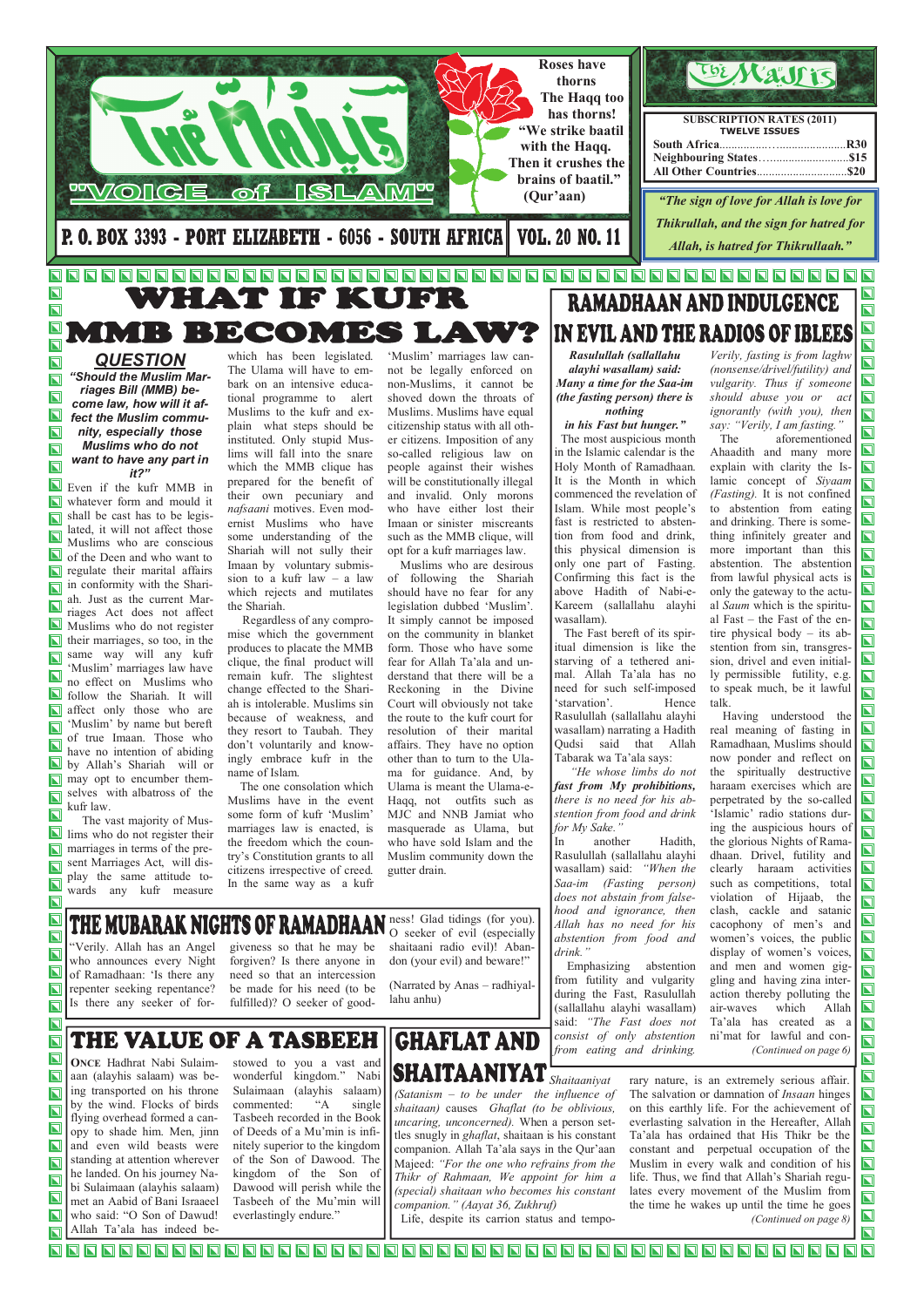### Vol. 20 no. 11 The Majlis Page 2

 $\boldsymbol{\Sigma}$  $\overline{\mathbf{u}}$  $\overline{\mathbf{u}}$  $\overline{\mathbf{N}}$  $\boldsymbol{\Xi}$  $\bm{\boxn}$  $\overline{\bm{\mathsf{u}}}$  $\overline{\mathbf{\Sigma}}$ 

 $\overline{\blacksquare}$  $\overline{\bm{\mathsf{u}}}$  $\overline{\mathbf{z}}$  $\overline{\mathbf{u}}$  $\overline{\mathbf{N}}$  $\blacksquare$  $\overline{\mathbf{z}}$  $\overline{\mathbf{u}}$ 

### THE MAJLIS Q & A P.O. BOX 3393 PORT ELIZABETH SOUTH AFRICA 6056

westions and Answers

### <u>NNNNNNNNNN</u> **N N N N N N N N N NN HNN HNN HN**  $\blacksquare$ **NNN**  $\blacksquare$ NN  $\blacksquare$ N  $\blacksquare$ N N

**Q.** Please explain the rules of reciting or not reciting Bismillaah in relation to Surah Taubah. Must we refrain from Bismillaah even if we **begin reciting in the middle of the** Surah?

 If after pausing in the middle of Surah Taubah for even a few moments, you resume the Tilaawat, you should then begin with Tasmiah.

A. When you begin the tilawat (recitation) at Surah Taubah, you  $\Box$  should recite Ta-awwuz (Authubillaah...) as well as Tasmiah (Bismillaah…)

 $\blacksquare$  If you did not begin the tilaawat **Figure 1** from Surah Taubah but reached Surah  $\Box$  Taubah when completing the previous Surah, then you should not recite Tasmiah when you start the next Su- $\boxed{\blacksquare}$  rah.

**Q.** A couple wants to get married. The boy's parents have consented, but the girl's parents refuse. Despite  $\blacksquare$ the refusal, the boy and the girl re-**N** main in touch. Is it permissible for **In them to get married without the** consent of the girl's parents?

A. If the girl is a follower of the Shaafi' Math-hab, the Nikah without her father's consent will not be valid. If she is a Hanafi, then while the Nikah will be valid without the father's **N** consent, nevertheless, it will be sinful  $\Box$  for her to marry in conflict with the wishes of her parents. Such marriages are usually devoid of barkat and happiness. If the parents have a valid reason for refusing permission, the boy should not insist. He should terminate immediately the relationship and not **N** conduct a clandestine affair in which he incurs the Wrath of Allah Ta'ala. No matter how difficult it may be, the boy and the girl should muster up **N** courage and not get married against

 If you stop anywhere in Surah  $\blacksquare$ Taubah and discontinue the Tilaawat or engage in speaking or do some oth- $\Box$  er act, then when commencing the  $\sum_{i=1}^{\infty}$  Tilaawat from where you had ended it, recite Ta-awwuz and Tasmiah.

es ending up on the rocks. Soon after her for all these years are unhappy?

A. Yes, it is sinful to indulge unnecessarily in conversation while the Athaan is being called. It is Sunnatul Muakkadah to listen to the Athaan and respond to it. Some of the Fuqaha have even said that there is danger of an evil death for people who speak during the Athaan.

### Q. Many people use live bait to catch fish. Is this permissible?

A. Such cruelty is haraam.

Q. Ayurvedic medicines have been known to be herbal products. SANHA has recently announced that these medicines contain many haraam ingredients such as urine, faeces, cat testicles, pig substances, ox bile, and many more. Although SANHA has mentioned these haraam ingredients, it has stopped short of pronouncing Ayurvedic medicines haraam. Are these medicines haraam?

A. SANHA is a carrion halaalizer. All carrion halaalizers recoil at the word 'HARAAM" irrespective of the ingredients being pork, blood, cat testicles, faeces, urine, etc. Since SANHA is a mercenary organization whose primary or perhaps only motive is the haraam riba boodle it acquires from its haraam 'halaal' certificate trade, it dreads the word 'haraam'. It may not even dream of proclaiming Ayurvedic products haraam because it (SANHA) pronounces Rainbow and Earlybird haraam carrion chickens to be 'halaal' despite having withdrawn its confounded 'halaal' certificate from the other so-called 'value-added' carrion chicken products. So while SANHA has conceded that Rainbow's 'valueadded' products are haraam without mentioning the term 'haraam', it feels constrained to leave a window open regarding the filth of Ayurvedic medicines. SANHA therefore peddles the idea that such products of Ayurveda which "do not" contain urine and faeces, that is, on the labels, are 'halaal'. According to the Shariah, all the products of an entity dealing with urine, faeces, cat testicles, ox bile and many more items of filth and haraam, are HARAAM. There is no distinction in the products made by such a misera-SANHA's findings all Ayurvedic medicines are HARAAM.

Q. You have mentioned that it is not permissible for women to ride horsmissible. My aunt is an aalimah and she disputed what you had stated. She mentioned about a lady who did ride a horse during the time of Rasulullah (sallallahu alayhi wasallam). A. The laws of the Shariah are the products of Allah's commands which Rasulullah (sallallahu alayhi wasallam) delivered to the Ummah. While Rasulullah (sallallahu alayhi wasallam) handed down the laws, he did not explain the reasons. Thus, Allah Ta'ala ordered two raka'ts for Fajr, four raka'ts for Zuhr and four for Asr, and so on without explaining why Fajr has only two and why Zuhr

 Our duty is to state the commands of Allah Ta'ala, not the reasons because the reasons were not explained by Rasulullah (sallallahu alayhi wasallam). The issue of 'why' could be directed to all the thousands of masaa-il of the Shariah. Whatever reasons we or any other Ulama present will be the products of personal opinion which may be correct or erroneous. Rasulullah (sallallahu alayhi wasallam) said: "Allah curses women on horseback." In other words the la'nat of Allah Ta'ala descends on women who ride horses. Now why does Allah Ta'ala curse women who ride horses? Rasulullah (sallallahu alayhi wasallam) did not explain the reason. But, we and you and anyone else may think and present reasons. But the reasons will not be divine. They will be our personal understanding. The Muslim need to know only what Allah's law is.

 The 'aalimah' is not a mujtahid. She has no right to extract Hadith narrations at random and formulate opinions in conflict with the express command of Allah Ta'ala. When Rasulullah (sallallahu alayhi

Every Hadith has tafseer. It has an

Q. How should one make preparations for the Month of Ramadhan? **A.** One should always be prepared for  $\blacksquare$ Maut. Rasulullah (sallallahu alayhi wasallam) said that the most intelligent person is one who makes preparations for Maut and the sojourn in  $\blacksquare$ Barzakh. While Ramadhaan comes once a year, Maut stalks us every moment of our life. No one knows when it will strike and snatch us from this  $\Box$ dunya. The Mu'min's preparation, whether for Ramadhaan or for Maut, is constant Istighfaar, constant Thikrullaah, abstention from sin and  $\Box$ futility, following the Sunnah of<br>Rasulullah (sallallahu alayhi Rasulullah (sallallahu wasallam), and strict obedience to the Shariah. This should be our prepara- $\Box$ tion at all times, then we shall be pre- $\Box$ pared for Ramadhaan and for any other occasion.

Q. I am an accountant and took up  $\blacksquare$  $\blacksquare$  the wishes of their parents. employment at FNB commercial wasallam) has clearly mentioned that We have seen many such marriagwomen on horses are accursed, then it property division as a management is ludicrous and haraam for anyone to accountant. With reference to my job, please advise the Shariah/ $\square$  $\blacksquare$  the marriage, problems develop. What present arguments to dismiss what the happiness will the girl have if her ble institution. On the basis of Islamic legality of the position. I Nabi (sallallahu alayhi wasallam)  $\sum_{n=1}^{\infty}$  parents who had reared and nourished have been employed for about a  $\Box$ said. year. If the position is not suitable, do I save up and dispose of the in- $\square$  $\blacksquare$  The one issue is the displeasure of explanation and an interpretation.  $\Box$  the parents which is a very serious Does the aalimah perhaps know with come earned during my employ- $\Box$ matter. The other issue is Allah's dis- es. Please explain why it is not perment at the bank? Should I ask for certitude that riding horses for women a possible transfer to Islamic bank- $\Box$ pleasure. It will be extremely unintelis permissible despite Allah's curse on them? She is in grievous error by citing? A. Allah Ta'ala states in the Qur'aan ing just any narration to satisfy the nafs despite the conflict. It is the Majeed: "Do not aid one another in  $\sum_{n=1}^{\infty}$  and transgression." Rasulullah maintain a relationship with the boy. function of the Mujtahid to reconcile (sallallahu alayhi wasallam) said that  $\square$ conflicting narrations or to present the all those involved in riba (interest)  $\Box$ correct interpretation which will not conflict with the Shariah. Every act of transactions in whatever capacity, be are determined to continue the haraam every Sahaabi is not the law of the they witnesses to the deal, are equal in sin. The Our'aan Majeed further is- $\Box$ Shariah. Sahaabah had also erred and had misunderstood certain issues. Sasues an ultimatum of war for those who indulge in riba, and brands them of the parents. But then they must be haabah had also acted without being prepared for unhappiness after maraware of a law which had been anas mad people driven to insanity by the "touch of shaitaan". nounced. A Sahaabi may have done All commercial banks, including the  $\Box$ an act before its prohibition, or done it ty of the marriage. after the prohibition without the law so-called Islamic banks, are capitalist having reached him/her. It was the Q. Is it sinful to talk while the institutions of riba. Riba is the very life-blood and breathing of the capital- $\square$ **Athaan** is being recited? does not have two, etc. function of the Mujtahideen to study NNNNNNNNN NNNNNNNNNN **NNNNNNNNN**  $\overline{\mathbf{N}}$ **N R R R R R R R R**  $\blacksquare$  $\blacksquare$ 

ligent and ridiculous if the girl to please her parents does not proceed with the marriage, but continues to matrice Such a relationship in Islam is called zina. It will be a greater sin to contin- $\Box$  ue having contact with the boy. If they  $\Box$  relationship, then it will be better to get married even without the consent riage. But if the girl is a Shaafi', a  $\Box$  male *Wali* is imperative for the validi-

### ARE SEALSKIN SOCKS KHUFFAIN?

Q. Some Muftis, especially in India and Pakistan, including Hazrat Mufti Taqi Saheb Uthmani also examined sealskin socks and deemed them impermissible (i.e. for masah). According to them the condition of imsaak (being thick enough to remain on the shin without any added fastener) is not found because thin elastic bands sewn into the socks are holding them up. Furthermore, the condition of being able to walk for several kilometres without them tearing is also questionable. A brother who used them whilst in Jamaat showed me that the threads at the

bottom and the seams were already coming out in spite of using them with shoes. When such doubts are created, should one not exercise caution by advising people to abstain from making masah on these socks, especially when such an important ibaadat as Salaat is at stake?

A. Yes, it is best to advise people to abstain from making masah on these new type of socks which some say are the equivalent of khuffain. We have not examined these socks, hence we cannot comment with certitude. However, since senior Muftis in Pakistan and India have examined and failed these socks, caution dictates that masah be declared impermissible.

and investigate the various Hadith narrations and the Our'aanic aavaat. It narrations and the Qur'aanic aayaat. It was their function to formulate masaa- $\nabla$ was then run the  $\frac{1}{2}$  il. The aalimah is in grievous error by acquitting herself as a mujtahid. May Allah Ta'ala save us from such gross  $\Box$ and grave error.  $\mathbf{\Sigma}$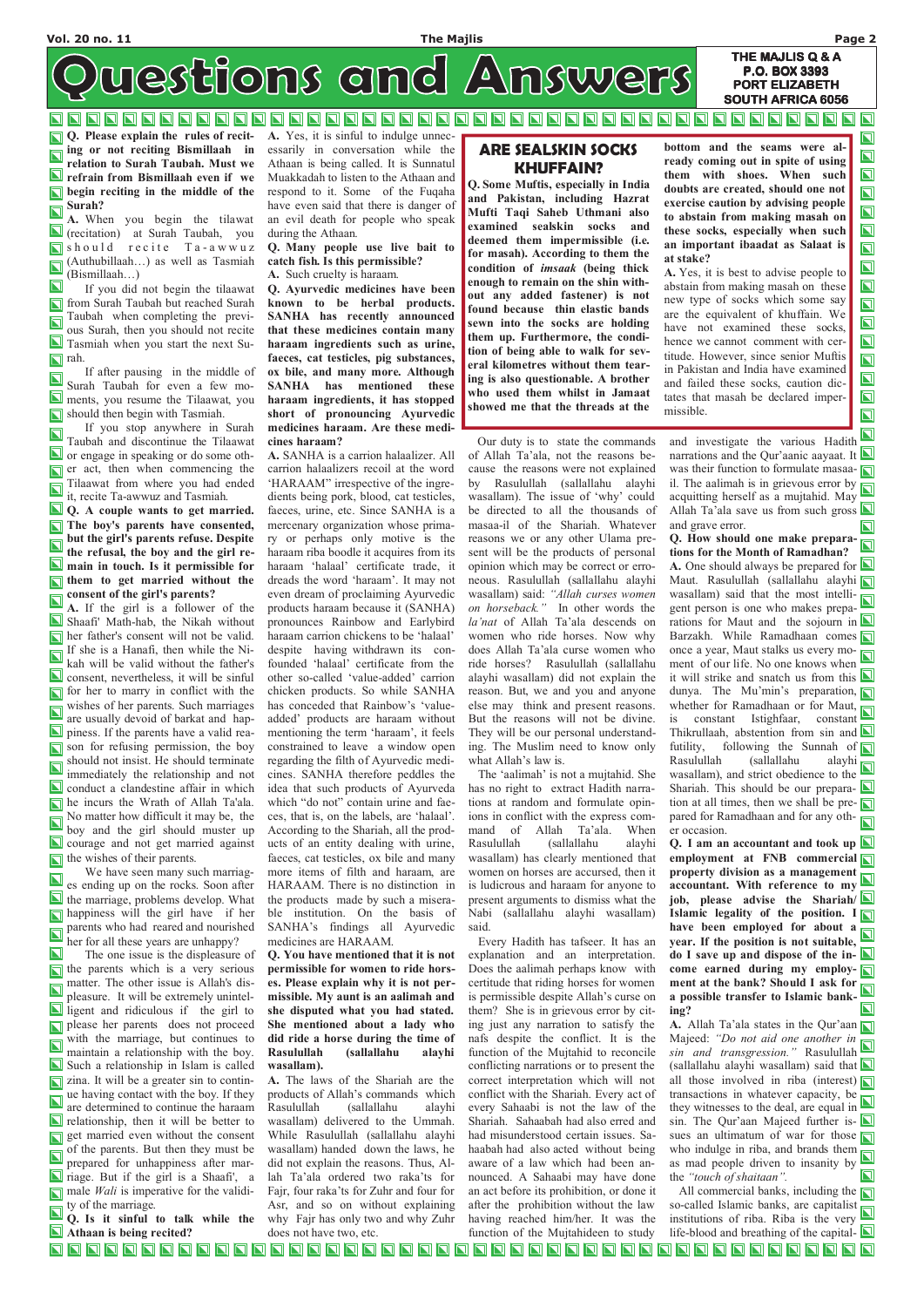$\overline{\mathbf{N}}$ 

 $\overline{\mathbf{u}}$ 

### THE MAJLIS Q & A westions and Answers P.O. BOX 3393 PORT ELIZABETH SOUTH AFRICA 6056

### **NNNN**  $\blacksquare$ **NNNNN** N NNN  $\mathbf{\mathbf{\Sigma}}$ <u>NIN</u>  $\blacksquare$ N N N

ist banks. As such it is not permissible A. People in the state of janaabat to work in a bank even in a so-called 'Islamic' bank. Working in a bank is If to aid and abet in sin and transgres- $\Box$  sion.

 Therefore, your job at the bank is  $\blacksquare$ not permissible. While it is not per-**N** missible to work at the bank, there is I no incumbent need for you to save up and dispose of what you have already earned at the bank. This ruling is gov**erned** by certain principles of Fiqh (Islamic jurisprudence). Nevertheless, you should be on the lookout for other work.

**Q** Q. Is the rennet obtained from a alf that has not been slaughtered according to the Shariah halaal? According to Imaam Abu Hanifah (rahmatullah alayh), it is halaal. But according to some of his Students such as Imaam Abu Yusuf and Imaam Muhammad (rahmatullah alayhima), it would not be halaal. Would it be permissi- $\Box$  ble for Hanafis to eat food containing such rennet?

Q. Is artificial insemination permis- $\Box$  sible?

A. Artificial insemination is not permissible.

Q. When reciting Qur'aan during  $\blacksquare$  the silent Salaat, is it necessary for the lips to move?

 $\overline{\phantom{a}}$  A. When performing Salaat it is nec-

 $\blacksquare$ essary for the lips to move with the  $\blacksquare$  recitation. The sound should be slight-**IV** ly audible to oneself in all the Salaat when reciting silently.

Q. Is it permissible to recite the Qur'aan Shareef with shoes on?  $\blacksquare$  **A.** It is permissible to recite the Qur'aan Shareef even with shoes on. Q. Is it permissible for a menstru-**N** ating woman to listen to the Qur'aan being recited?

A. It is permissible for a menstruating woman to listen to the Qur'aan Majeed being recited. However, she  $\blacksquare$  may not recite it.

Q. Is it permissible for persons in janaabat to be in the same room **N** where the mayyit is?

A. The misconception existing today on this issue even among Ulama is the effect of confusion. The difference of opinion among the Hanafi Fuqaha does not relate to rennet. It pertains to  $\Box$  the substance called *Infahah* which is the curdled milk inside the stomach of the calf which is slaughtered soon af- $\blacksquare$  ter it has drunk its mother's milk. Thus infahah, not rennet, obtained from even a ghair mazbooh calf (i.e. not slaughtered according to the Shariah) is halaal. According to fatwa it is **permissible**, not according to Taqwa. However, nowadays cheese does not contain calf infahah. It contains ren-**N** net which is the enzyme extracted **T** from the linings of animal's stomach,  $\Box$  hence the cheese is haraam. Any food containing such rennet is haraam.

### **Q.** What is the Fidyah amount for a  $\Box$  person who is unable to fast?

 $\overline{\blacksquare}$  A. The fidyah amount is the same as Sadqatul Fitr, i.e. the price of about 2 kg flour. Whatever the price of the **Fid** flour is at your end will be the Fidyah  $\sum_{n=1}^{\infty}$  amount.

should not sit near to the mayyit (deceased). They should not be in the room where the mayyit is.

Q. Is it permissible to perform Nafl Salaat sitting without valid reason? A. While performing Nafl Salaat sitting without valid reason is permissible, the thawaab is reduced 50%. Fardh, Sunnatul Muakkadah and Witr may not be performed sitting without valid reason.

### Q. Some people say that an eclipse of the moon signifies punishment for the moon. Is this true?

A. All the funny stories you hear about eclipses are baseless superstition. An eclipse is a sign of Allah Ta'ala. Two raka'ts with long Surahs should be performed during an eclipse.

### Q. Are there any special Salaat and Duas to be made on the Night of Baraa't?

A. It is not permissible to sell nail  $\Box$ polish and TV antennas. Aiding in sin and transgression is haraam. The Qur'aan Majeed unequivocally prohibits aiding in sin.

A. There is no special Salaat and number of raka'ts for the Night of Baraa't (15 night of Sha'baan). The whole night is auspicious. As much ibaadat as possible should be made.

### Q. When is the last day for paying Sadqah Fitr?

Q. A moulana associated with an  $\Box$ Islamic radio station participates in drag races. Is this permissible for a  $\blacksquare$ moulana. Even according to the law of the land drag races are unlawful. A. 'Drag' races are haraam for all. The prohibition is more emphasized  $\Box$ for a person who purports that he is a 'Moulana'. The radio you have referred to is called 'Radio Shaitaan'. It propagates even zina. It is immoral  $\Box$ and rotten to its core. The clique of  $\Box$ molvis staffing that evil radio station is immoral and they deceive and mislead Muslims under Deeni guise. They are shayaateen in human form. May Allah Ta'ala save the Ummah  $\Box$ from the ulama-e-soo'.

Q. Is it permissible for a married  $\blacksquare$ woman to operate a business? **A.** A woman may with the permis-

A. Sadqah Fitr should be distributed before Eid, at the latest before Eid Salaat. However, if it was not distributed by this time, the obligation remains and it has to be paid at any time. It could be paid at any time during Ramadhaan.

### Q. What kind of Sunnat are the two raka'ts after Jumua Fardh Salaat?

sion of her husband, operate any lawful business from her home or from a place where there will be no contact  $\Box$ with males. She may not open a shop in a public mall for example. Without the consent of her husband she may  $\Box$ not operate any business even from the home.

Q. Are online auctions permissible? A. The online auctions are permissi- $\Box$ ble.

A. The two raka'ts after the Fardh of Jumuah are Sunnatul Muakkadah.

### Q. Some scholars say that the congregational dua after Fardh Salaat is bid'ah. Please comment.

A. The dua after Fardh Salaat is a Sunnah practice. While it has a congregational form, it is in reality dua made individually. It is for this reason that it is Sunnat to make the dua silently. Everyone should engage in his own dua. One may begin with the Imaam, before the Imaam or after the Imaam has commenced with the dua. It is not necessary to begin and end with the Imaam. Making the dua loudly is not permissible.

Q. Some persons claim that it is permissible to breastfeed a baby for more than 24 months. What is the Shariah's ruling?

A. It is haraam to breastfeed a baby for more than two years. The people who deny this are absolutely ignorant. Their denial of the law stated clearly in the Qur'aan is kufr. They lose their Imaan by denying this law of the Shariah.

Q. A person said that a very old woman who does not menstruate does not have to observe Iddat when her husband dies. Is this correct?

A. Even a very old woman of more than a century, has to observe the Iddat of four months and ten days when her husband dies. What some people are saying is baseless.

Q. Recently a politician who was

### born as a Muslim was cremated. He had a Muslim name. What is his status according to the Shariah?

A. Christians bury their dead in coffins. Jews also bury their dead. Some primitive people who still inhabit a province in Pakistan called Kaafristan, enclose their dead in coffin-like boxes and dump them in the jungle for wild animals to devour. Parsees (Fireworshippers) dump their dead in a special building, open on top. Vultures then devour the bodies. Muslims bury their dead. Hindus and some atheists burn (cremate) their dead. They assign their dead to the fire prior to their entry into Jahannum. The chap mentioned by you was an avowed atheist. He was a murtad, hence his abode was the Fire.

### Q. In some Musjids the practice of singing nazams has developed. Is this permissible?

A. The Musaajid are for ibaadat, not for nafsaaniyat. Shaitaan has adorned sin by covering it with a veneer of 'ibaadat'. Those indulging in singing songs inside the Musjid are entrapped in the snare of shaitaan. They are the worshippers of their nafs. This new fad of singing songs in the Musjid is haraam. Q. Is a written document necessary for the validity of a Waqf property? A. Waqf becomes valid with a verbal declaration. A written document is not necessary for the validity of Waqf. However, the verbal declaration should preferably be committed to writing to avoid future uncertainty and conflict. Q. Is it permissible for a woman wearing a burqah to drive a car? A. It is not permissible for a woman to drive even if she wears a burqah.

Q. Is it permissible to sell TV antennas and nail polish?

Q. In Islam how is a marriage consummated?

A. Consummation of the marriage is  $\Box$ effected in one of two ways: (a) Sex- $\Box$ effected in one of the  $\frac{1}{2}$  such privacy in which it is possible for sexual relations to take place. Even if relations  $\Box$ 

<u>a didididididididididididididi</u> O D D D D D D D D D D D D D D NNNNNN

# ETHANOL?

Q. The under mentioned excerpt was taken from an Islamic site's definition of what constitutes 'Halaal':

"With specific reference to ethanol, it would be Haraam (unlawful) if taken as an intoxicant. However, where such alcohols are used as manufacturing aids as solvents, carriers, etc. in miniscule quantities, this would be condoned due to public predicament. There is no fixed 'permissible trace level'. However, for operational purposes, Halaal certifying organisations have set acceptable trace levels of 0,5%."

 Can you please clarify what is meant by this, and what could constitute 'public predicament'? ANSWER

Ethanol is used in almost all manufactured items today. There is hardly anything which is free from this substance. The 'excerpt' is basically correct. Provided that the alcohol is not derived from grapes or dates, the items contaminated with ethanol could be used externally, not for consumption.

Coke, soft drinks and other edi-

bles which contain ethanol are not permissible regardless of the miniscule quantity.

 There is no Shariah substantiation for the .05% level. Since the items, will be used for external application, the quantity is irrelevant. Those who have fixed this limit are devious and dishonest. The reason why they selected this limit without any Shar'i evidence, is because the quantity of ethanol in soft drinks such as coke, etc. is always less than 0.05%. Since they love to consume these drinks. They are trading the laws of Allah Ta'ala for a miserable price.

 Also, if no halaal medicine is available, then medicine containing the ethanol may be used.

 "Public predicament" in this context means extensive and intensive prevalence and utilization by the masses coupled with the provision that no 100% halaal substitute is available. For example, if all the water entering our homes is contaminated, and we have no other water except this contaminated water, then in the circumstances it will constitute 'public predicament' which renders the water permissible.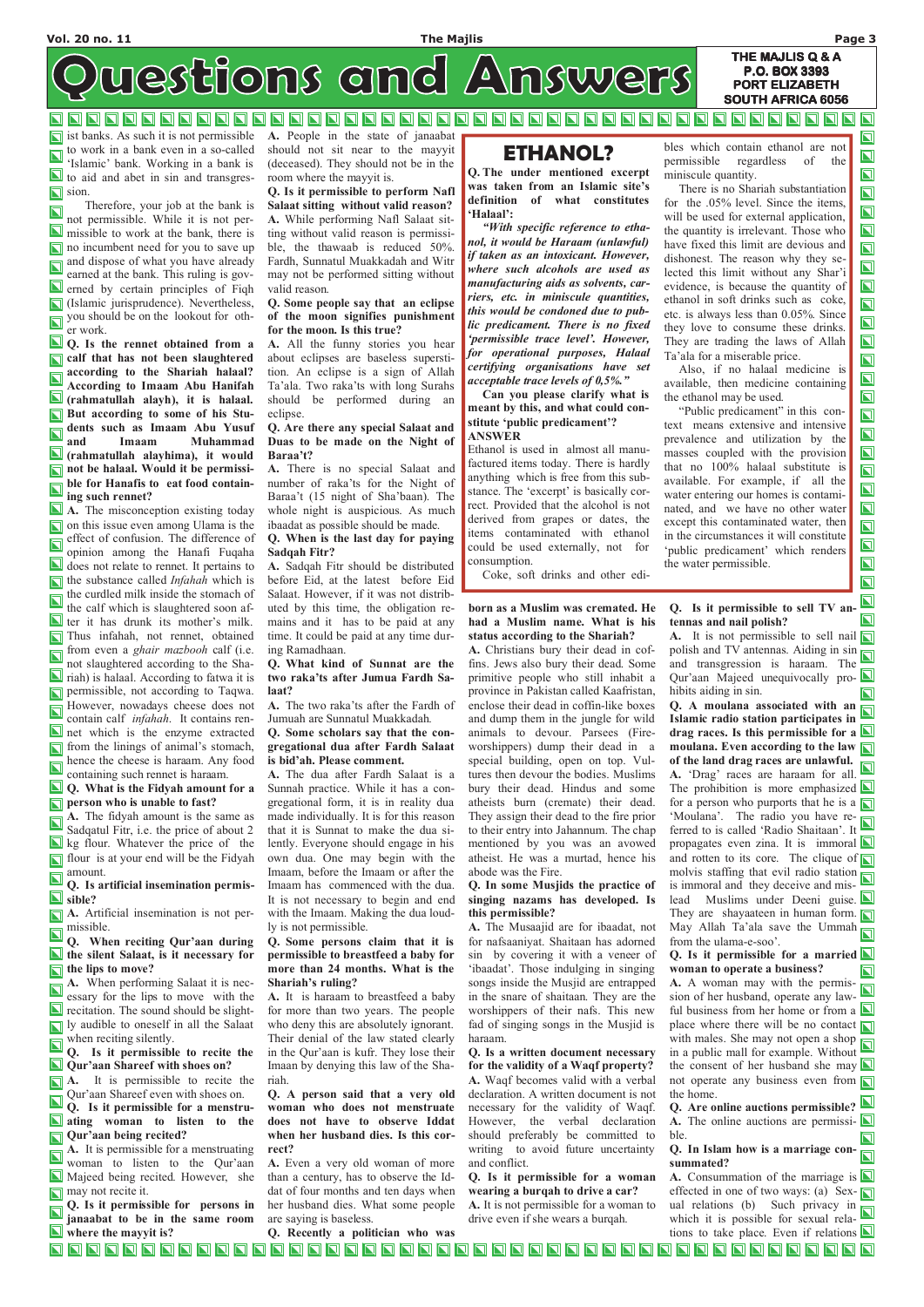$\blacksquare$ 

 $\boldsymbol{\Sigma}$  $\blacksquare$  $\mathbf{\Sigma}$  $\overline{\mathbf{u}}$  $\overline{\mathbf{N}}$  $\bm{\mathsf{Z}}$  $\overline{\bm{\mathsf{u}}}$ 

 $\Box$  $\overline{\bm{\Sigma}}$  $\blacksquare$ 

 $\overline{\mathbf{z}}$ 

 $\blacksquare$  $\overline{\mathbf{N}}$  $\blacksquare$  $\overline{\mathbf{N}}$  $\blacksquare$  $\overline{\mathbf{N}}$  $\bm{\nabla}$  $\overline{\mathbf{u}}$  $\overline{\mathbf{u}}$ 

 $\overline{\mathbf{N}}$ 

THE MAJLIS Q & A westions and Answers PORT ELIZABETH SOUTH AFRICA 6056

**NNH FNNH FNNH NNN** N NN  $\blacksquare$  $\blacksquare$ N  $\blacksquare$ 

### Q. Is solar heating permissible? I **N** have heard conflicting views.

 $\overline{\blacksquare}$  **A.** While we cannot say that solarheated water is not permissible, it is advisable to abstain. It is possible that  $\blacksquare$  the Hadith which prohibits the use of water heated by the sun could also  $\overline{\mathbf{N}}$ apply to solar-heated water. It is also **N** possible that the Hadith refers to only water exposed to sunlight. Allah knows best.  $\overline{\mathbf{N}}$ 

do not take place, then too such privacy will fulfil the requisite of consummation.

A. 'Flyer Miles' are supposed to be 'gifts'. The registration fee is in fact  $\Box$  in lieu of the miles. If it was a pure gift, it would not have carried a fee regardless of what designation is giv- $\blacksquare$  en to the fee.

 $\Box$  This deal is therefore Hibah bil  $\Box$  *I'waz* which is in the category of a sale  $(Bay')$ . The validity of a sale demands that both commodities be  $\Box$  known. But in the case of flyer miles,  $\overline{\Box}$  the amount of miles is not known (Majhool) when the fee is paid. Re- $\Box$  gardless of what the payment made is used for, the fact remains that the one who will be receiving unknown gifts in the future is required to make a payment. Thus there is the element of **Q**imaar.

## FLYER MILES

 $\overline{\mathbf{N}}$ Q. Are flyers miles permissible? A **N** registration fee has to be paid. It is said that the fee is only for admin**istration costs.** 

 If Zaid gives Bakr a bag of rice as  $\overline{\mathbf{N}}$ a gift, but requests R10 which he (Zaid) wants to pay to a worker who had carried the rice to his (Zaid's) house, then this will be *Hibah bil* I'waz, whose ahkaam will become applicable. Zaid cannot later make  $\Box$  Rujoo' of the gifted item on the basis  $\Box$  of the argument that the R10 was not for him, but was merely to pay his **Note** that, the worker (it was like the registration  $\Box$  fee), hence according to Zaid it is not  $\Box$  Hibah bil I'waz. However, Zaid's argument is invalid since according to  $\Box$  the Shariah, it is *Hibah bil I'waz*  $\Box$  which precludes  $Rujoo'$ .

 Furthermore, in this transaction  $\overline{\mathbf{z}}$ there is no tangible commodity (maal). The registration fee is a pay-**N** ment in advance for unknown services to be rendered in the future. The flyer miles transaction is not permissible If a fee has to be paid, irrespective of  $\Box$  the purpose for which the free is paid. Q. Some learned people argue that shellac is permissible just as honey **N** which is the excreta of bees is per**n** missible? Is this argument sound?  $\overline{\blacksquare}$  A. The laws of the Shariah are the products of Wahi, not the products of man's reasoning. Tell them to eat the **real** excreta of the lac bug. They should not eat it after subjecting it to a process to produce what they call shellac'. Tell them we eat the real T 'excreta' of the honeybee because Allah Ta'ala says in the Qur'aan that the 'excreta' of the Bee is a wonderful ni'mat for us, but the same Allah Ta'ala's Shariah states that insects and any part of insects are Haraam.

Q. A local qaari told a hafiz who A.The moment you enter the bounda-NNNNNNNNN NNNNNNNNNN O C C C C C C C C C C C C C C **NNNNNNNNN** 

Tell them to eat the excreta in its original form of all insects and of cockroaches and of flies because we consume the 'excreta' of the Bee in its original form, not in any 'shellac' form. Tell them to drink the urine of the cow because milk and urine, both come from the stomach of the cow according to the Qur'aan. There is only a difference of colour and odour, but the Qur'aan says that the milk comes from between blood and faeces. So tell them to consume the blood and the faeces too of the cow. All of this najaasat becomes 'halaal' in terms of their corrupt logic. We only now need Sanha's halaal certificate for halaalizing all the excreta, urine, blood, etc.

Q. A Mufti in America says that due to lack of trust on their womenfolk and due to safety concerns, women should be allowed to attend the Musjid for Taraaweeh. It is neither safe nor advisable for the men to leave their wives alone at home for the long period it takes at the Musjid for Taraaweeh.

> $\mathbf{\Sigma}$ ry of your hometown, you cease being a musaafir. You will be a muqeem as  $\mathbf \Pi$ you enter the boundary.

> Q. Is it permissible to merge our  $\Box$ business with a non-Muslim company. There are many advantages in  $\mathbf{Z}$ such a merger.

> A. It is not permissible to merge with  $\Box$ a non-Muslim company. Non-Muslims conduct their business in total conflict with the Shariah. Riba is the backbone of their business. There- $\Box$ fore, it is not permissible to merge  $\Box$ with them.

### Q.I have let my flat to a non- $\blacksquare$ Muslim who commits many haraam acts in the house even worshipping idols. Is the rent halaal

**A.** The rent which the tenant pays  $\blacksquare$ you is permissible regardless of what  $\Box$ he will be doing in the flat. You hired  $\Box$ it for residential purposes, hence the rent is halaal.

Q. I am a printer. Is it permissible  $\Box$ to print flyers advertising tattooing?

A. The Qur'aan Majeed unequivocally  $\blacksquare$ prohibits aiding in sin and transgres- $\Box$  $\frac{1}{\pi}$  sion. Those who assist in transgression in any way whatsoever are categorized with the sinners. It is not per- $\Box$ missible to print flyers, etc. advertis- $\Box$ ing tattooing. Tattooing is haraam. The Hadith describes it as "the writ- $\Box$ ing of shaitaan". The money earned  $\blacksquare$ from such flyers, etc. is also haraam.  $\boldsymbol{\nabla}$ Q. I have heard that the late Mr. Asmal who was cremated had expressed the desire to be buried.  $\Box$ Does this not indicate that he was a Muslim? **A.** What he was in his heart is the domain of Allah Ta'ala Who will judge  $\Box$ on the Day of Qiyaamah. Our concern is with the observance of Allah's Shariah. We are not concerned with Al- $\blacksquare$ lah's judgments on the Day of  $\Box$ Qiyaamah. The burnt out person did not live like a Muslim. He has publicly proclaimed his atheism and his love for whisky and gin which were per- $\square$ 

A.If the menfolk have no trust in their wives, and if they have so much fear for their safety and chastity in America, then tell them (the males) to perform Taraaweeh at home, not in the Musjid. Tell these men to also remain in Purdah with their wives and perform Taraaweeh at home. Also advise them not to spend 8 hours a day at their shops and work-places because these are ideal times of considerable length for their wives to commit zina and for people to attack them. Tell them never to leave their wives alone at home for any length of time because all of their wives according to American men, are zaaniyah (adulteresses).

 It does not matter whose view it is. The mufti sahib who issued this ridiculous fatwa is extremely shortsighted. This type of fatwa can be applied to a wide range of issues which will culminate in the mutilation of the Shariah. With their liberal and baseless fatwas they will emaciate the Shariah of Islam in the way that the Yahood and the Nasaara have emaciated and annihilated the Shariats of Nabi Musa (alayhis salaam) and Nabi Isa (alayhis salaam). Do you see any semblance of the Shariats of the previous Ambiya among their people? But you will see the whole, pure Shariah

of Muhammadur Rasulullah

(sallallahu alayhi wasallam) intact because of 'fanatics' such as us sinful servants who have been appointed to guard this Divine Shariah and to ensure that it remains in its pure state until the Day of Qiyaamah.

Q. A female who is in iddat has to leave home to write exams. Is it permissible?

A. It is not permissible to leave the home to write exams during your iddat. The iddat is Waajib. It is Allah's command. You may not violate the command of Allah Ta'ala for a worldly need which is not even a role ordained for woman by Allah Ta'ala.

had folded his trousers above his ankles that it is haraam to have the trousers folded up in Salaat. Is he correct?

A. The local qari displays a queer mentality. He should rather say and tell the hafiz that it is haraam at all times to wear a trousers which is below the ankles. When the hafiz commits the haraam act of unfolding his trousers after Salaat, then the qari adopts silence, and when he rectifies his haraam act by folding up the trousers, then the qari objects. His mind operates in reverse order.

### Q. Is it permissible for males to remove hair from the chest? If yes, should it be shaved?

A. It is permissible for men to remove hair from the chest. Any safe method may be used to remove the hair.

Q. If I keep my Ramadhaan qadha fasts in Shawwaal, will I also receive the reward of the six Nafl fasts of Shawwaal?

A. If the niyyat is Qadha, the thawaab of the Masnoon fast will not be received.

Q. From where should the musaafir calculate the 77 km distance required for a valid Shari' journey? Is this distance from a person's home or the municipal boundary of the town/city?

A. The safar (journey) distance should be calculated from the end of the town/city where the built-up area ends, from whichever side one leaves the town/city. If there is no end of the built-up area, that is, the buildings encroach on even the next town, then calculate the distance from the official boundary of the town/city. The distance is never calculated from one's house. The boundary refers to the boundary of the town/city, not the municipal boundary.

Q. At what point does the musaafir's journey end when he returns to his hometown?

# THE TONGUE AT MAUT

Q. Recently there was an accident. The Muslim driver was stuck in the car. While the paramedics were working to free him, he was constantly screaming abusive four letter words. A crowd had gathered. I went to him, held his hand and said to him: 'Read La ilaha il lallaah. I said this to him about six times. I then had to leave. Later we were informed that he had died. Why was he swearing so much? What should we recite to save ourselves from such a calamity?

A. Once a Wali went with a group of his mureeds to visit his neighbour who was on his deathbed. When people were making talqeen of the Kalimah to him, he would respond: 'Ten, eleven', etc.' He continued to utter numbers until he died in this manner without the Kalimah on his tongue. The Wali was greatly grieved. He

then informed his mureeds: "This man was totally engrossed with his money. Night and day he was absorbed in making money and counting it. He had no thought for this Day of Maut. He thus left this world without the Kalimah, and with his money on his tongue. If you all want Allah's Name to be on your tongue effortlessly when Maut arrives, then keep it moist with Thikrullah as Rasulullah (sallallahu alayhi wasallam) said: "Your tongue should forever remain moist with the Thikr of Allah."

P.O. BOX 3393

A person usually leaves this world with the words which were generally on his tongue. Since this person was addicted to uttering the vulgar words, he departed from the world with the evil abuse. May Allah Ta'ala forgive him and save us all from such calamities. People generally die as they lived, and they will be resurrected in Qiyaamah with those whom they loved and emulated.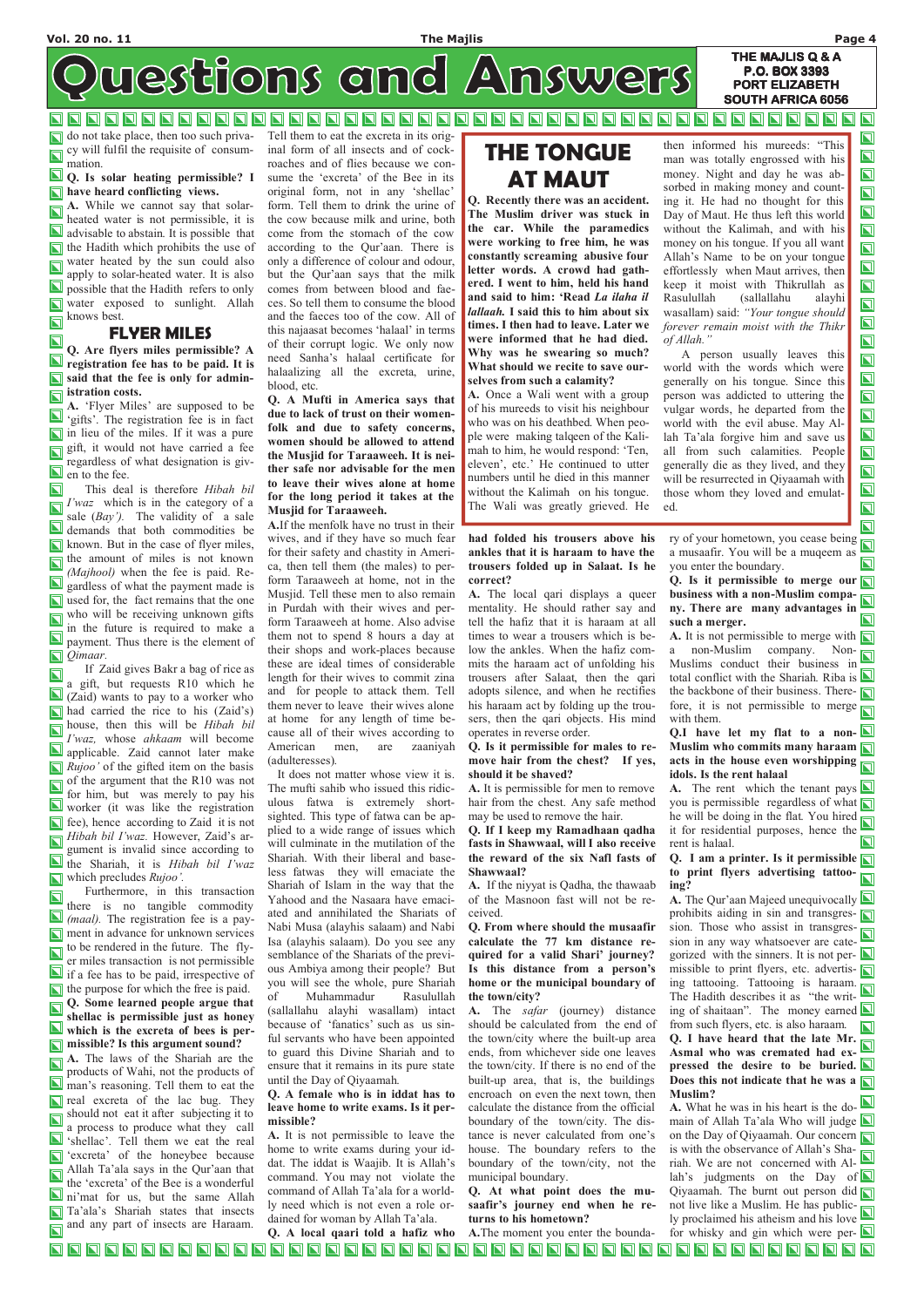### Vol. 20 no. 11 The Majlis Page 5

THE MAJLIS Q & A P.O. BOX 3393 PORT ELIZABETH

 $\blacksquare$ 

 $\blacksquare$ 

 $\mathbf{\Sigma}$ 

N N

SOUTH AFRICA 6056

westions and Answers

**NNNN NNNN**  $\blacksquare$  $\blacksquare$ NN  $\blacksquare$ N  $\blacksquare$  $\blacksquare$ 

 $\Box$  fectly 'permissible' in his agnostic ideology. If he had reverted to Islam, he should have made this known. He should have declared his Islam. He should have publicly repented He should have left a burial directive instructing that he should be buried as a Muslim since he is a Muslim. But, on  $\Box$  the contrary, according to his family,  $\overline{\Box}$  his burial directive was 'cremation' – to be incinerated in Naar (Fire of Ja- $\blacksquare$  hannum).

Q. Is it permissible for a woman to W. Is a permission of the strained her **N** home if her husband desires this type of dress?

A. Jeans and tops are kuffaar styles. It is not permissible for a Muslim wom-**N** an to wear such kuffaar garb even within her home and even if her husband wants her to wear it.

Q. Is it permissible to listen to only solo programs broadcast by these Shaitaan radio stations?

 $\overline{\blacksquare}$  A. Since these radio stations propagate anti-Islamic ideas and practices under the guise of Islam, it is not per**n** missible to listen to them, especially Radio Shaitaan which is the organ of the NNB Jamiat, and which fosters **zina and teaches how to manipulate** condoms for zina purposes. Not so long ago, it had a lengthy 'bayaan' on  $\Box$  long ago, it has a senger  $\Box$ <br>this zina issue. The discussion was between the so-called 'Muslim' fe- $\Box$  male broadcaster and a non-Muslim  $\sum_{n=1}^{\infty}$  male who was teaching her how to use a condom. This devil's radio is too evil and immoral. But it operates under the name of Islam. Thus ignorant people are deceived and tricked into  $\overline{\mathbf{u}}$ believing that whatever rubbish and **N** haraam they broadcast is permissible in Islam.

 In the final analysis, according to  $\Delta$ Rasulullah (sallallahu alayhi  $\overline{\mathbf{N}}$ wasallam) a person will die and be **N** resurrected the way he lived. May Allah Ta'ala save our Imaan.

 $\overline{\bigcirc}$  Q. Is it permissible to have a television for only internet purposes?

A. It is not permissible to have a TV **N** even for internet purposes. This is another avenue for great fitnah.

Q. A relative who has died could **N** not fast due to severe illness nor did he make a wasiyyat for fidyah to be paid for the missed fasts. He died during this illness. Can we pay  $\blacksquare$  the fidyah for him?

**Q.** A girl is committing suicide by starving herself because her father had forced her to marry someone whom she did not want to marry. Is **the father responsible for her con**templated suicide?

A. If the deceased person had not recovered from the sickness to enable which accepts used things such as

A. The sin of the daughter's suicide is on the girl as well as her father who

had forced her to marry someone she did not want. A father does not have such a right. It is wrong and not permissible for parents to force their children into unwanted marriages.

Q. Is it permissible to perform Salaat in the room where my wife who is in her menses is sleeping?

A. Yes, you may perform Salaat in the room even if your wife is bleeding (haidh).

### Q. Does an illegitimate child inherit in his father's estate?

A. The illegitimate child will not inherit in the estate of his biological father. He inherits only in his mother's estate.

> not yet received, but which is owing to her?

> A. She has to pay Zakaat only when  $\blacksquare$ she receives the money.

> Q. Is it permissible for a man to de- $\Box$ duct from his Zakaat assets the  $\Box$ amount of Mehr he owes his wife? A. He may deduct the Mehr amount  $\blacksquare$

### Q. How should the ceremony for naming a child be conducted?

only if he has a genuine intention of  $\Box$ paying her. In the absence of such an  $\sqrt{\sqrt{\frac{1}{n}}}$ intention he may not deduct it from his Zakaat assets.

A. In Islam there is no such thing as a naming ceremony. The baby is simply called by a name from the seventh day. All customs and ceremonies connected to naming the child are bid'ah and not permissible.

> Q. A poor person is indebted to me  $\blacksquare$ for a sum of money. Could I offset the debt amount with my Zakaat obligation?

 $\blacksquare$ him/her to make qadha of the missed fasts, then Fidyah is not incumbent. The obligation is waived. However, if the sick person had recovered and was able to execute the Qadha, but had not **done** so, then Fidyah is imperative. **Q.** A Muslim owns a mine. How should Zakaat be paid on mines? A. One fifth of the mine's yield must be given as Zakaat.

A. No, it is not permissible. Waiving  $\blacksquare$ the debt is not a Zakaat payment. Zakaat will not be discharged in this  $\sqrt{\sqrt{\frac{1}{n}}}$ manner.

### Q. How should a person repent for having made gheebat? Is it necessary to seek forgiveness from the person?

Q. If a Sayyid's debt is paid with  $\Box$ Zakaat, will the obligation be dis- $\overline{\mathbf{N}}$ charged?

A. While the debt obligation will be  $\Box$ discharged, the Zakaat will not be dis- $\Box$ charged.

Q. Is it permissible to pass in front of a child who is performing Salaat? A. If the child is seven years old, then  $\blacksquare$ (Continued on page 12)  $\Box$ 

### **NNNNNNNNNNN** O O O O O O O O O O O O O O O O O O O O  $\blacksquare$  $\blacksquare$ **NNNNNNNN**  $\mathbf{\Sigma}$  $\blacksquare$  $\blacksquare$

A. If the person is aware of the gheebat, then it is necessary to ask forgiveness from him. If he is unaware, then only repent (Istighfaar), and make dua for the one about whom gheebat was made. If the targeted person is unaware, one should not create ill-feeling by informing him of the gheebat one had made.

### Q. A modernist wants to know how could Hadhrat Umar (radhiallahu anhu) have prohibited mut'ah which was allowed by Rasulullah (sallallahu alayhi wasallam)?

A. Ask the modernist from whence did he get the idea that it was Hadhrat Umar (radhiyallahu anhu) who had first prohibited it? Even if it was Hadhrat Umar (radhiyallahu anhu), then too, the entire Ummah, including the Sahaabah, submitted and accepted the validity of his decrees. But the factual position is that it was Rasulullah (sallallahu alayhi wasallam) who had unequivocally prohibited mut'ah. The modernist's problem is that despite lacking Islamic knowledge, he reads shiah literature which appeals to the nafs, hence he joined the Shiahs in the slander against Hadhrat Umar (radhiyallahu anhu).

Q.In Pakistan there is a Madrasah

# COURT ACTION TO CANCEL

used wedding dresses, furniture, kitchen utensils, clothes and many other things. The management has these things repaired, and give them to poor and needy who get married. Some people, especially ladies, give there old an useless things which clutter their homes to this Madrasah. Then they give it a value and regard it as a payment of their Zakaat. Is their Zakaat discharged in this manner?

A. It is not permissible for people to deduct from their Zakaat obligation the type of redundant items you have described. After these items have been given to the Madrasah, it becomes the property of the Madrasah. The Madrasah in turn spends and repairs these items which they give away to the poor. It is indeed despicable and extremely miserly to behave in this manner. The Qur'aan specifically condemns this kind of attitude which induces people to give useless and redundant items in the Path of Allah. It displays the disrespect they have for the Path of Allah.

### Q. Instead of giving the poor cash, is it permissible to purchase with the Zakaat money essential goods and give it to them?

A. Yes, it is permissible to pay Zakaat with goods. You may purchase good

items and give it to the poor as your Zakaat payment. Paying Zakaat with redundant items is sinful.

### Q. Is Zakaat payable on the wealth of a na-baaligh child?

A According to the Hanafi Math-hab, Zakaat is not payable on the wealth of a minor (a child under 15 years or one who has not attained puberty). However, according to the Shaafi' Mathahab, Zakaat is payable on the wealth of even minors.

Q. A husband owes his wife a substantial sum of money for Mehr. The husband has not paid the Mehr. Does the wife have to pay Zakaat on the Mehr which she has

Q. Is it permissible to pay Zakaat with cooked food?

A. It is permissible.

Q. A dispute has developed in a family regarding inheritance. The one party has instituted legal action to have the deceased's Islamic Will cancelled, and that he be declared to have died intestate. A Mufti is supporting this application. He has also become one of the applicants to support this court application. Although the applicant party is privately claiming that the respondent has misappropriated assets of the deceased, this issue is not raised in the application. The application is only to have the Islamic Will cancelled and to have the deceased declared intestate. The applicants are claiming that the deceased was mentally unstable at the time he had signed the Islamic Will. What is the ruling of our Shariah regarding this matter, especially the Mufti supporting this kind of court action?

A. It is palpably the clear that the Mufti had erred grievously by agreeing to be among the applicants who had applied to the kaafir court for implementation of Sareeh Kufr (pure, unadulterated kufr) – such kufr which undoubtedly, expels a person from the fold of Islam. Perhaps the gullible Mufti was not aware of the *najaasat* and *kufr* in which he was entrapped by the applicants.

 However, there is no justification for him, after realizing the horrible kufr mess, to remain on board the kufr trip to Jahannum. It is incumbent for him to withdraw from this kufr application. Even if we have to momentarily assume that assets had been usurped as the applicants are alleging, but not in the court papers, then too, there is no justification for going to the kaafir court, and even worse, no justification for applying for a kufr decree to cancel the Law of Allah Azza Wa Jal.

 $\blacksquare$  $\blacksquare$  $\blacksquare$ 

 If the issue was usurpation of the deceased's assets, the application should have concerned such assets, and not target the Shariah by applying for two decrees of kufr:

(1) A decree to cancel Allah's Law pertaining to inheritance, that is the Islamic Will.

(2) A decree for confirming the kufr law of succession by having the deceased declared intestate.

 Even if it is assumed that your grandfather (the deceased) was mentally unfit to sign the Islamic Will, it is completely irrelevant because an Islamic Will is Allah's decree. It does not require documentary evidence for its validity nor does the person have to be sane. The Shariah's law of inheritance automatically applies to the estate of the deceased. Nothing may set it aside.

 The gravity of this offence is of exceptional proportion and it cannot be viewed lightly since it obliterates the very Imaan of the applicants. May Allah Ta'ala guide the miscreant applicants, and may they be bestowed with the taufeeq to repent and renew their Imaan.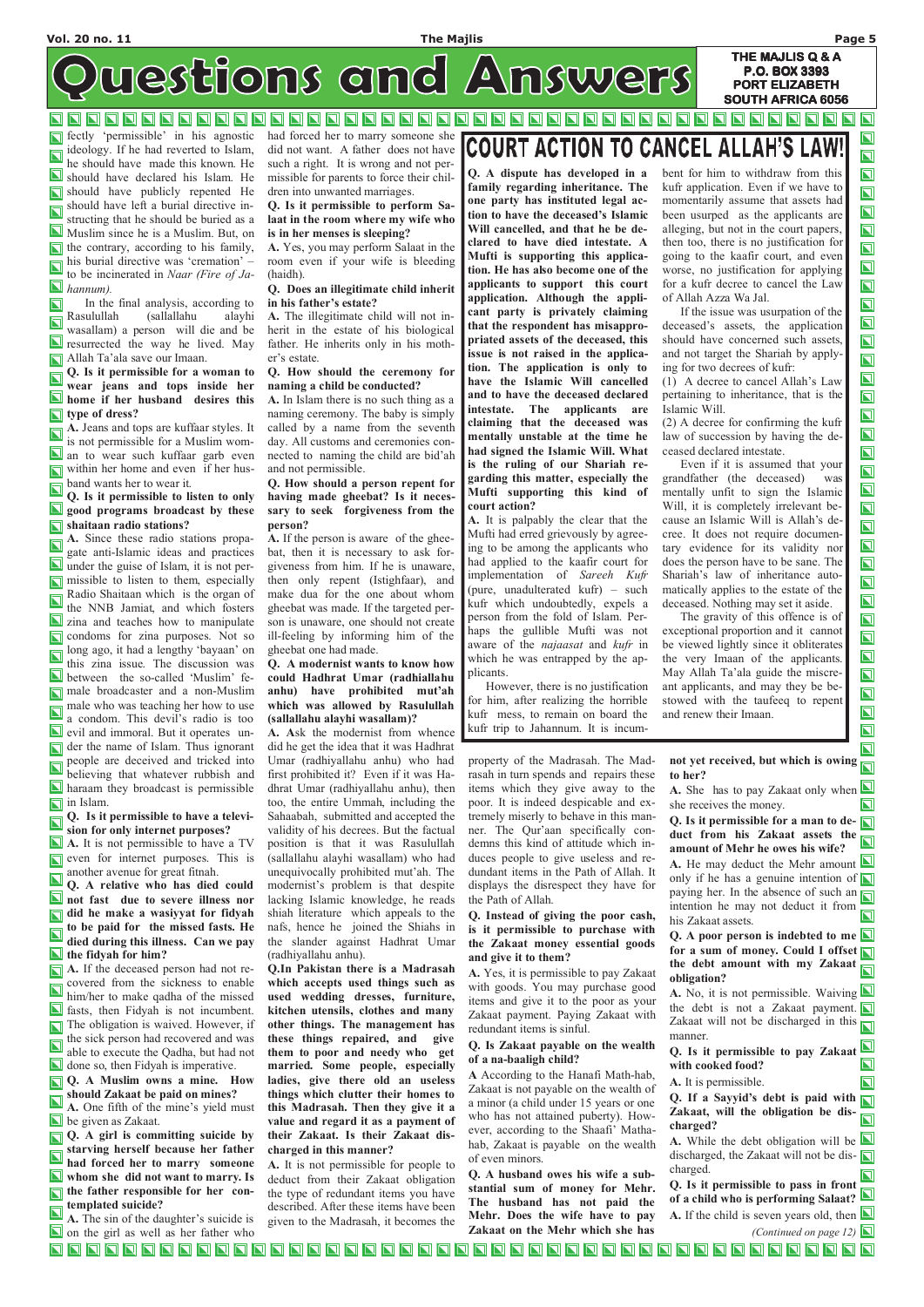# THIE FITTNAH OF JAILSAITS CIRILS

Q. The house in which my parents live belongs to my mother. Since they were finding it very difficult to pay the bond, my brother-in -law (sister's husband), Mr.A, told my mum (Mrs.J) that he will pay the bond for her. The bond at that time was R240,000. He told us that he is able to pay R200,000. We should find the balance, which we did. My parents had to see to the maintenance of the house and pay the rates. Mr.A said that in the event the house is sold he will have to be paid his 'expenses'. When asked at that time what his expenses are, he replied: "R240,000 including lawyer's costs."

 Although the house belongs to my mother, it is registered on my name. The title deeds of the house were given to Mr.A who pledged it to a bank as security for an overdraft for his business.. I had to travel to Durban to sign the documents.

 On 27 April 2011, Mr.A mentioned to my mother (Mrs J) that the expenses on the house are now standing at R500,000. On 17 May 2011, Mr.A stated to Mrs J that arrangements should now be made to transfer the house to himself. In the year 2000 when he had made available the money, he did not say that the costs would increase on an annual basis. He now says that we are liable to pay the interest on the overdraft which he had taken. I asked him two questions:

1. When did he stipulate that from R240,000 the amount would escalate to R500,000? R200,000 was cash he had given, and R40,000 was for lawyer's costs.

2. When did we sell the house to him that a transfer has to take place?

My brother-in-law said that I had signed an agreement of sale at his lawyer because he had bought the house. He claims to have made the agreement with my mum. I did sign at the lawyers, but Wallaah! I never saw the need to read the papers since I trusted my sister's husband. I had understood that he had done a noble need to pay my mum's bond. I therefore did not question him about the papers they gave me to sign. At a family meeting with him he said that he wanted between R400,000 and R500,000 to settle the matter. My brother reminded

him that he had used the title deeds for his business and had made profit over the ten year period.

 On 9 June 2011 arrangements were made by Mr.A for a discussion with a Mufti. Mr.A said at the meeting that today the house is worth R1,2 million, and that is why we are now asking questions. The Mufti asked us to 'up' the offer to settle the matter amicably. Despite us being in financial straits, we were given the choice to pay R400,000 as a 'Sulah' (compromise) agreement or go for arbitration with the possibility that ownership of the house could be given to Mr.A.

 My aged, ailing parents are crying tears of blood. They cannot believe that their eldest son-in-law is doing this to them. In the ten years Mr.A. never told his wife (my sister) or anyone else that he had bought my mum's house. There is not a single witness to the alleged sale. My mum denies that she had ever sold the house to him. Why would my mum who bought the house in 1988 for R240,000, sell it 12 years later for R200,000?

 He took advantage of an old woman who is ignorant of business dealings and he twisted his words to make it appear that he was acting out of compassion. He schemed with his lawyer to con me into signing documents which he says is a sale agreement and which I have not seen to this day. I was told at the time that it was a WILL document to protect Mr.A should anything happen to me.

 What is the position in terms of the Shariah. Since the house belongs to my mum, what is the position if I had unknowingly signed a sale agreement? My mum with the Qur'aan in her hand and saying that Allah is her witness, declared that not once did Mr.A say that he is buying the house for R200,000. She accepts that she owes him R200,000 plus R40,000 which he said was for lawyer's costs. What is the ruling of the Shariah? ANSWER: We have understood from your explanation that the house does not belong to you, but to your mother or to both parents. On the basis of this understanding the ruling of the Shariah is that even if you had signed a sale agreement, it will not be valid. Since you are not the owner, your signing the agreement has no validity, and it has absolutely no

effect on the ownership of the house. The house remains the property of your mother/ parents.

 The act of inducing you to sign a document under false pretences is most despicable. It is haraam in terms of the Shariah, and fraud in terms of the law of the land. If the lawyer had made you sign the document without explaining to you what you were asked to sign, he too is liable for deception and aiding in the commission of fraud.

This type of *jalsah* is not permissible for even little girls. Hadhrat Maulana Ashraf Ali Thaanvi (rahmatullah alayh) has emphasized that when a girl is seven years old, she should observe purdah for family mahrams, and when she is six years old, then for non-family mahrams.

 Your brother-in-law had advanced a loan of R200,000. It is haraam for him to increase the sum to R240,000, for that is clear-cut haraam riba (interest). If he had obtained the R200,000 as a loan from a bank, payment of the interest is his problem. If at the time your parents were aware that he was obtaining a bank loan and that the interest would be R40,000, then both he and your parents are guilty of a grievous sin. In that case, he can claim the R40,000.

Allah Ta'ala has ordained the goodness. And, it is only a mah-Nights of Ramadhaan to be spe- room (a totally deprived percial occasions of Ibaadat – wonderful opportunities to gain Divine Proximity. In total rejection of the Command of Ibaadat, these radios of Shaitaan embroil the creation of Allah Ta'ala in fisq, fujoor, laghw and rafth (immorality, vulgarity and futility). These appendages of shaitaan by mismanipulating the Deen are depriving Muslims from the abundance of virtues and goodness of the holy Nights of Ramadhaan. Regarding the auspicious Nights of Ramadhaan, Rasulullah (sallallahu alayhi wasallam) said: "Verily, this Month (of Ramadhaan) has alighted on you. In it is a Night

# RAMADHAAN AND INDULGENCE IN EVIL AND THE RADIOS OF IBLEES better than a thousand months.

 His current claim of R400,000 is a cruel haraam act. It is not a valid 'sulah' He has no right to make such a haraam claim. He should not be paid this exorbitant sum of riba. If he had allowed the R200,000 to accumulate so much interest, it is his problem. According to the Shariah he is entitled to only R200,000 because that was the sum he had loaned your mother.

 According to your letter, it is manifest that there was no sale. It is ludicrous to come ten years after the event and claim that he is the owner of the house. You should refuse to sign. Write a letter to the lawyer and demand to see the document you had signed, and who the witnesses were. Deny that you or your mother had ever entered into a sale agreement with your brotherin-law. After the lawyer provides a copy of the document, if it happens to be an agreement of sale, then write to him that you will take the matter further and inform the Law Society of the fraud that he had perpetrated. You were at the time told that you were signing a Will. It is absolutely ridiculous and haraam for a Mufti to tell you and your mother to pay R400,000 for a loan of R200,000. Your brother-inlaw is motivated by greed which has led to his callous attitude. He should drown himself in shame for his cruelty to his own 'mother' and 'father'. According to the Shariah, parents-in-law are in the class of parents.

A new craze of jahl in the community is the new bid'ah of immoral girls jalsahs which madrasahs and schools organize. The participating girls sing songs (nazams) and give speeches of *riya*.. The public is invited to waste time observing and listening to this fitnah. Regarding this trend of fitnah, the following question and answer appear in Fataawa Mahmoodiyah, authored by Hadhrat Mufti Mahmoodul Hasan (rahmatullah alayh):

### **QUESTION**

 "There are Deeni madaaris in our city, Malegoan (in India). Qur'aan recitation, etc. are being taught to the girls. At the end of the year a special jalsah (function) is organized with full purdah arrangement. The purpose is to create Deeni enthusiasm in girls and women. At the jalsah girls, using loudspeakers, deliver speeches, (sing) nazams, etc.

 Furthermore, girls from different madrasahs congregate and Qur'aan Qiraa't competiions take place. Prizes are awarded. Men also attend these functions. They listen to the speeches (and songs) of the young girls. Most of the participating girls and females are baaligh (adults). Is this kind of jalsah permissible according to the Shariah?"

 (After mentioning some superficial 'benefits' of such jalsahs, Hadhrat Mufti Mahmoodul Hasam – rahmatullah alayh – states:

### ANSWER

 "….But along with this, there is fitnah, especially when even males are invited. They too listen to the speeches over the loudspeakers and derive pleasure therefrom. The girls also sing the nazams with their melodious voices. The congregating of women by itself is a specific fitnah. For this reason there is no permission for women to attend even family functions (e.g. walimahs). If the husband permits (his wife to participate), he too will be apprehended (by Allah Ta'ala).

 From a variety of sources we gain the knowledge of fitnah. Letters pour in with questions (pertaining to this type of fitnah). If the girls are small, there is no fitnah (See comment below). However, the issue of big girls is different. They should not be educated in this manner nor should they give speeches. It is mentioned in Shaami, Vol. 2, page 665:

 "A woman should be prohibited from visiting strangers, from iyaadat (attending the home of a mayyit to condole) and from walimah. If he (the husband) permits her, both are sinners. (She should be prohibited) even if the walimah is held at the place of her mahrams because of the congregation (of all and sundry). Therefore such gatherings are normally not without fasaad (immoral mischief)."

### OUR COMMENT

 The fitnah, fisq and fujoor of the age demand total prohibition. All female jalsahs are haraam. Only those devoid of intelligence and foresight see goodness in these functions of fitnah.

# **GREED, RIBA & CALLOUSNESS**

structive broadcasting.

He who is deprived of it, verily he has been deprived from all son) who is deprived of goodness."

 These radios of Iblees are totally deprived of even a semblance of goodness. They therefore, entice and entrap ignorant Muslims into their shaitaani snares, driving them away from Allah's Nearness and leading them to satanic proximity. Muslims should have mercy on their own souls and abstain from satanically squandering the auspicious moments of the Nights of Ramadhaan listening to the evil radios and participating in their satanic competitions.

(Continued from page 1)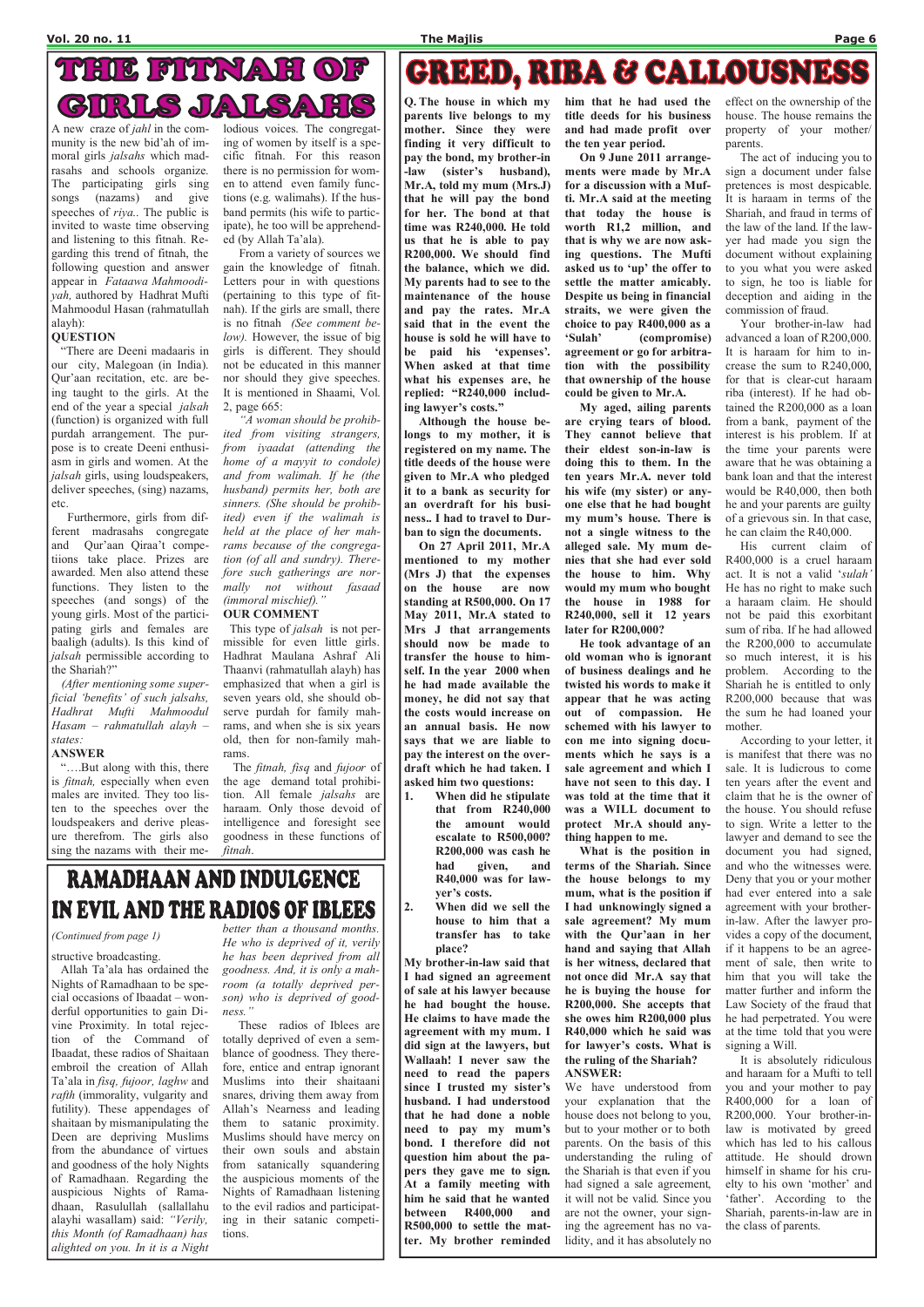# **SEPARATE FACILITIES FOR WOMEN AT THE MUSAAJID**

Q. A Mufti in the U.S.A. while acknowledging that the Shariah has prohibited women from the Musjid is of the view that in the present age women are all over in the public. Therefore separate Salaat facilities at the Musaajid should be set aside for them. He says that the Ulama who are against this are extreme. Please comment.

A. The advice which the mufti proffers regarding the construction of separate facilities for females at the Musaajid is extremely short-sighted and not permissible. This Deen of Islam was revealed, completed and perfected more than fourteen centuries ago. There is no room for changing the masaa-il of Islam to accommodate deviation and what has been impermissible since the time of the Sahaabah.

 Today among the Yahood there remains not a semblance of the Shariah of Nabi Musa (alayhis salaam), and among the Christians not a semblance of the Shariah of Nabi Isa (alayhis salaam). The reason for this total loss of the Shariats of the previous Ambiya (alayhimus salaam) is the policy of subjecting their respective Shariats to an evolutionary process which permits perennial change, distortion, misinterpretation, mutilation and transmogrification of the Laws of Allah Ta'ala. Every Tom, Dick and Harry has a licence to interpret and distort the religion in terms of their fanciful reasoning and nafsaani demands.

 But, by the fadhl of Allah Ta'ala Islam will not be extinguished because Allah Ta'ala has created a mechanism to protect the originality and pristine purity of this Deen, and that mechanism is the institution of the Ulama-e-Haqq whose obligation is to act as the watchdogs of the Divine Shariah.

 The proposal to open up the Musjids or to establish separate Salaat facilities attached to the Musaajid for ladies because they are already wandering in public is a deception of shaitaan. Such deceptions of shaitaan are termed Talbeesul Iblees. Shaitaan approaches 'scholars' – shallow-minded 'scholars' whose hearts and minds are anchored to the dunya, and who submit and make subservient the Shariah to worldly expediencies – such expediencies which are haraam, and grips them in his tentacles. Instead of issuing the Shariah's ruling for the expediency, the endeavour – the haraam endeavour – is to distort and mutilate the Shariah to conform to the development. Thus, the endeavour is to

give recognition and confer permissibility to female participation in public life by twisting the Shariah's prohibition of females attending the Musjid into a confounded 'permissibility' which in reality is a haraam 'permissibility'. It is illogic and haraam to change a ruling of the Shariah simply because women are participating in public life, shoulder to shoulder with males. Our reaction should be the opposite. The prohibition to attend the Musjid should be more emphasized and women should be educated and castigated for their emergence from their homes in emulation of their western counterparts. Their haraam emergence and participation in public life should be condemned regardless of whether they accept or reject. It is downright stupid and not permissible to argue that since women are participating in brothels, we should open up the Musaajid for them

for Salaat. The presence of women in public malls, etc. is not grounds for transforming a haraam practice into a permissible one. On the contrary, the liberal muftis who are trying to make women's emergence acceptable, should rather fulfil their obligation of Amr Bil Ma'roof Nahy Anil Munkar by education and propagation to inform women that their participation in public life in the domain of males is haraam.

 If a woman has degenerated to the level of mingling with the opposite sex and participating fully in public life as mentioned by the 'mufti' in his corrupt fatwa, then what prevents her from performing her Salaat in a corner of the mall or in the office where she works or in a corner on the pavement? In fact, we (males) do exactly so. We perform Salaat anywhere in the public if there is no Musjid nearby. Now if a woman acts like a man and emerges from her home to mingle with the opposite sex in public, then she too can per-

form Salaat in the public as men do.

 The entire day she spends in public. Suddenly when Salaat time arrives then she will make it Qadha or forgo it rather than perform it in the public which she has made her 'home'. It is indeed preposterous and unjust to charge the prohibitionsits with extremism for preventing women from the Musjid, when the women are in fact practising haraam extremism by being in public, then aggravating their haraam extremism and sins by abstaining from Salaat and making it qadha simply because there is

no Musjid nearby or no ladies facilities. Since they have chosen the haraam practice of public participation, they should perform their Salaat also in the public.

 All the arguments in favour of women's facilities are the effects of Satanism. Shaitaan whispers his shaitaaniyat into the brains of moron 'muftis' who have a concept of churning out 'halaal' fatwas from haraam acts. Two haraam acts do not equate to a halaal act. Thus, the act of female intermingling is haraam. The act of women attending the Musjid is haraam. These two cannot be fused into a halaal.

 By legalizing women's facilities at Musjids, the practice will become entrenched. It will be become a permanent feature of the Shariah's landscape in the same way as the Yahood and the Nasaara have made all their haraam interpolations integral parts of their respective religions.

 The liberal 'muftis' who are acting as the representatives of women in the public, despite acknowledging the reason for the Sahaabah preventing women from the Musjid, believe that it is allowed today when the same dangers have multiplied manifold in this age of immorality. We cannot simply resign ourselves to accepting female intermingling in the public domain. We must and shall continuously castigate their evil regardless even if not a single woman accepts the naseehat of the Shariah. Our obligation is only to deliver the clear Message of the Deen. Hidaayat is the prerogative of Allah Ta'ala. He guides whomever He wills, and He leaves to stray whomever He desires. Our duty is only to guard the purity of Islam. And, this obligation demands rejection of the new-fangled contaminated, corrupt 'fatwas' of the shallow-minded, modernist 'muftis' who are bereft of Khauf-e-Ilaahi (Divine Fear). It seems that they believe that they are not going to die, hence their audacity in churning out corrupt 'fatwas' which only mislead people further into corruption and moral degenera-

tion.

 The errant 'mufti' cites the 'classical' Fuqaha as if the fatwa which they had issued was personal opinion which could be set aside. He acquits himself as if the 'fitnah' which was and is the basis for the prohibition, no longer exists in the present age, hence he subtly attempts to restrict the prohibition with what he describes as "the context in which the Fuqaha were giving such verdicts". Any Muslim of intelligence who has no shaitaani objective will understand that the "context of the Fuqaha"

exists today to a far greater

degree to warrant an emphasis on the prohibition. Nothing has developed since the era of the "classical" Fuqaha to warrant a relaxation or amelioration in the strict fatwa of prohibition. On the contrary, the fitnah has multiplied manifold.

 Arguing in favour of female emergence in conflict with the unequivocal prohibition announced in the Qur'aan and Ahaadith, the liberal 'mufti' says: "The need to emerge out of the house was not like the need we have in today's complicated world." This is utterly fallacious. Zina may not be justified nor mitigated by arguing that the times of our era differ vastly from the time when the prohibition was revealed. Such arguments are satanic. The 'context' is the same. Nothing has happened to the 'context' to justify the forging of a new 'fatwa' on an issue in which the "context" has only worsened. Furthermore, even if the 'context' changes for the better, the prohibition cannever be mitigated or relaxed until the day of Qiyaamah because never is it possible for an age such as the age of the Rasool (sallallahu alayhi wasallam) and the Sahaabah to be resurrected. The 'fitnah' which had already developed during the age of the Sahaabah and on which basis the prohibition was enacted by Hadhrat Umar (radhiyallahu anhu) and the Sahaabah, will not be ameliorated. That fitnah is in a constant incremental state of worsening.

 The liberal mufti very ignorantly avers that it is "unfair" to prevent women from the Musaajid in view of them already being all over the show and the market places, etc. Thus, he advocates relaxation of a Shar'i prohibition on the basis of haraam acts perpetrated by women. In other words, he confers acceptance and respectability to women in the streets and market places, hence the doors of the Musaajid should be thrown open for them. The consequence of this stupid, lopsided satanic logic is nothing other than the introduction of the fitnah into our last bastions of piety, namely, the Musaajid. The "scholar of piety" who had advocated this stance, is extremely short-sighted and shallow in his knowledge, hence he ventured this stupid opinion. This very same logic could be extended to prostitutes in a brothel. In terms of this lopsided logic emanating from warped brains, it follows that the Musaajid should open their doors for prostitutes to perform Salaat since they are already on the streets and in the vice dens plying their haraam abominable trade.

 The current 'complicated world' is not valid grounds for

women's emergence. In fact, the contrary is valid. That is, due to the evils of the current 'complicated world', the need for women to remain indoors is greater than the need which had existed during the age of the Sahaabah.

 He further tries to justify females going to the Musjid by saying: "...at times there may be a genuine need for women to go out to the Mosques, such as when travelling….." This reasoning is deceptive, and another example of Talbeesul Iblees. Firstly, he has been compelled to confess and concede that the need for women to emerge from their houses is restricted to "times of genuine need". Such need had always existed since time immemorial. Despite their emergence during times of genuine need, the prohibition had remained in force for the past fourteen centuries. Womenfolk in our communities had always emerged from their homes when there was genuine need. When this happened, Allah Ta'ala always made arrangements for their Salaat to be performed on time in privacy.

 Genuine need is not prowling in the malls, market places and working in factories and offices. Genuine needs are visiting relatives, close friends, etc. They will perform Salaat at the homes of the people whom they visit. If they visit for any other valid reason, they can perform Salaat wherever they happen to be. But, the reality is that there is never a need for qadha, and never such a situation where they cannot find facilities for Salaat. Their necessary emergence is seldom, while in this age, their emergence is an abundance of haraam. And, for this haraam, the prohibition may not be abrogated.

 Thus, the stance of those who prohibit women from the Musjid is never 'extreme'. It is tantamount to kufr for branding a Hukm of the Shariah as being 'extreme'. Every ruling of the Shariah is moderate and designed for the welfare and best interests of the Ummah. The miscreant 'mufti' who has branded the Ulama who prohibit women from the Musjid as being 'extreme' is implying that the ruling of the Shariah is 'extreme'. He should repent for such denigration of the Shariah. He plods the path of baatil and dhalaal.

### KUFR – ITS CROOKEDNESS "O our Rabb! Do not make our hearts crooked (with kufr) after You have given us Hidaayat (of Imaan), and bestow to us Your Mercy. Verily You are the Bestower (of all goodness)." - Qur'aan "He who is today silently involved in kufr, will come to his senses in the coma of Maut." (Akbar Ilaahbad)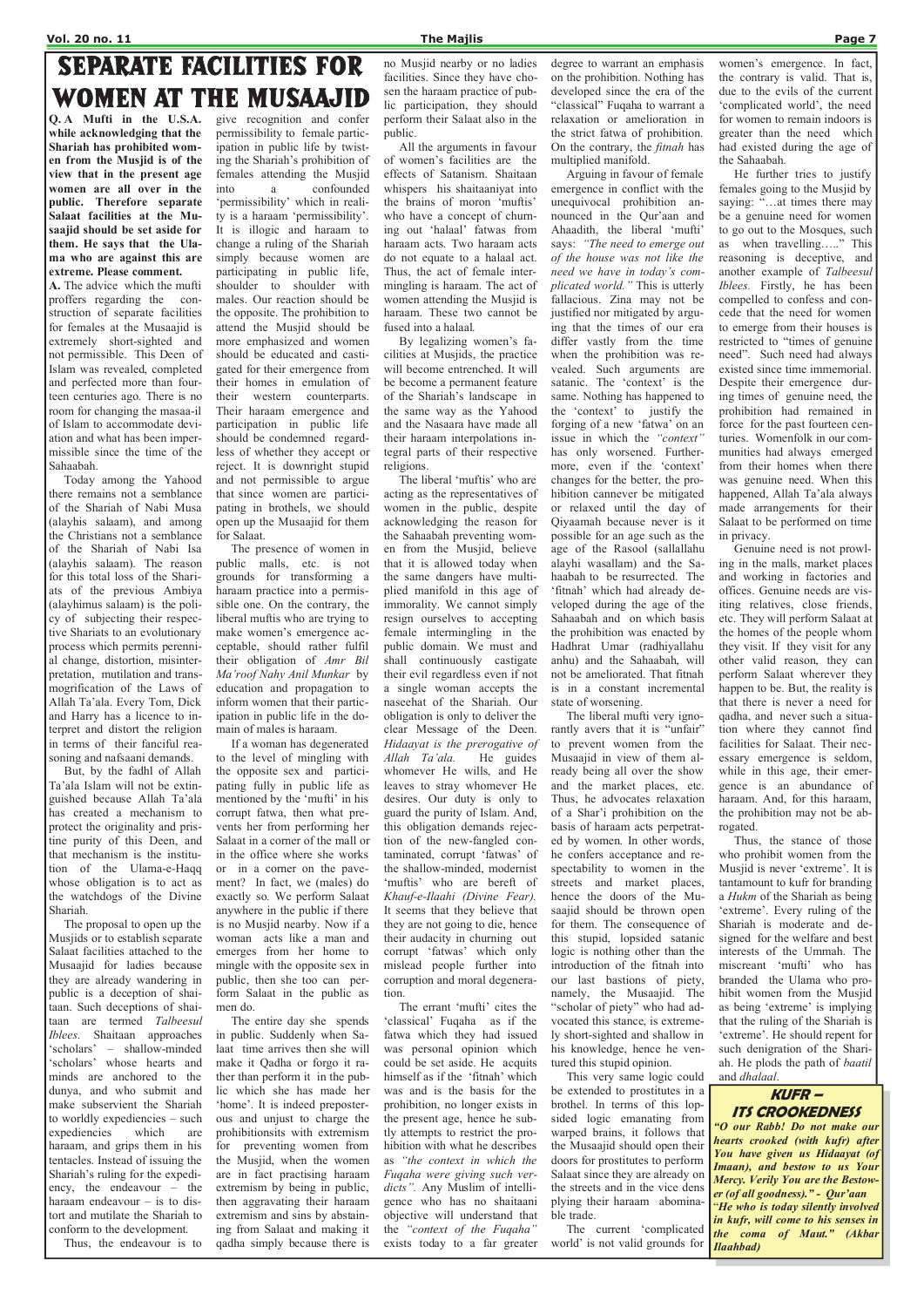# **GHAFLAT AND SHAITAANIYAT**

HADHRAT Amar Bin Dinaar (rahmatullah alayh) narrated the following episode in which there is great ibrat (lesson) for the zaalimeen (oppressors).

 Once a man from Bani Israaeel who was living on the seashore, heard someone proclaiming: "Whoever sees me should refrain from zulm (oppression)." The Israaili man asked: 'O servant of Allah! What is your story?' The man said: "I used to be a policeman. One day I was walking along this very shore. I saw a fisherman who had caught a big fish. I asked him to give the fish to me. He refused. I asked him to sell the fish to me. When he again refused, I struck him with my whip and forcibly snatched his fish and left.

 I took the fish home. After it was prepared, I sat down to eat. While I was about to eat of it, the fish suddenly came to

my aimless wandering, overcome with fear and fatigue I sat down under a tree. Whilst I was between sleep and wakefulness, I heard someone saying: "How long will you continue to dismember yourself? Make amends with the one whom you had oppressed. You will then attain salvation"

# **A ZAALIM IS PUNISHED**

life and sunk its teeth deep into my hand at the thumb. After a very long struggle and excruciating pain, we managed to pry open the vice-like grip of the fish's teeth. My thumb immediately started to decompose. The physician diagnosed cancer and advised immediate amputation. After amputation of my thumb, the decomposition began on my hand. The physician said that it was imperative to amputate my hand otherwise the cancer will spread and ultimately consume my whole body.

 After my hand was amputated at the wrist, the decomposition began on my forearm which was then also amputated. The disease spread to my upper arm. When this happened, I panicked, lost my nerve and ran into the wilderness abandoning my family. I wandered around aimlessly and screaming. One day during

he called his son and instructed him to dig in a corner. Soon a vat was retrieved. In it were thirty thousand dirhams (silver coins). The fisherman gave me 10,000 dirhams. Thereafter he instructed his son to count another 10,000 dirhams which he gave to me and said: "Distribute this to the poor and needy in your locality.'

 I pleaded to him to inform me of the curse he had made. He said: "When you struck me on the head with the whip, I raised my eyes to the heaven, cried and supplicated: 'O my Rabb! You have created him and me. You gave him greater strength than me. You made me weak. Then you imposed him on me. Neither did you protect me nor gave me sufficient power to repel him. O Allah! I plead to you by Your Power to make him an *ibrat* (*lesson*) for people."

 At this juncture I recalled the episode with the fisherman. I now understood that this malady was a punishment from Allah Ta'ala. I went to the sea shore in search of the fisherman and found him casting his

net into the water and drawing out fish. I waited until he had retrieved his net full of fish. I went up to him and said: "O

### – THE SUNNAH WAY Fasting is an act of Ibaadat which has rules which the Shariah explains in detail. Fasting is not mere abstention from food, water and sexual relations. In addition to the physical fasting, is the spiritual fasting which completes and perfects the Fast. The spiritual

dimension of Fasting demands abstention from haraam, mushtabah (doubtful acts), futility anger, abuse, impatience, etc. Nonsensical acts (futility) are all such acts and statements which are devoid of any worldly and Aakhirah benefit. The ultimate consequence of indulgence in futility is indulgence in haraam. Rasulullah (sallallahu alayhi wasallam) said: "Often for a

> servant of Allah! I am your slave at your service." The fisherman said: "O nephew! Who are you?" I responded: "I am that policeman who had struck you with the whip and snatched your fish." I showed him my hand.

> One of the Masnoon ( Sunnat Acts) of Fasting is to make Iftaar (break the fast) in the way Rasulullah (sallallahu alayhi wasallam) instructed us to observe Iftaar. Rasulullah (sallallahu alayhi wasallam) said: "Whoever finds dates

> He recoiled with fear when he saw the state of my hand. He supplicated to Allah Ta'ala for protection, and he said: "I have forgiven you." As he spoke, the worms began to fall from my decomposing arm, and the malady instantaneously disappeared. As I was about to leave, the fisherman told me to wait. He said: "I have committed a grave injustice to you by having invoked Allah's curse on you. After all, the fish had really no value. That curse was accepted." He took hold of

my hand and told me to accompany him.

We went to his home where

to bed so that his entire day in his mundane activities, and his entire night in his sleep are recorded as an uninterrupted period of Thikrullah. Thus, Rasulullah (sallallahu alayhi wasallam) said: "Every obedient person is a Thaakir (one who is engaged in Thikr)."

# THE OCCASION OF PARDON

"Hark! Verily, every night (of Ramadhaan) at the time of sahr (suhoor/sehri), and at the time of iftaar, Allah pardons 700,000 persons on whom the punishment from Rabbul Aalameen has become incumbent." How can people of Imaan destroy these wonderful opportunities and moments of Ramadhaan indulging in the evil of the shaitaani radios?

fasting person there is nothing in his fast except hunger." His fasting is like an animal which is restrained from eating and drinking. He does not abstain from sin, lies, nonsensical talk, etc. In this way he totally ruins this wonderful ibaadat of Saum (fasting).

saajid on Fridays. They have manuscripts with them. They record all those who attend the Musjid (for Jumuah). The moment the Imaam gets up (to proceed to the mimbar), the Malaaikah close their manuscripts."

should break the fast with it, and whoever has no dates, should make iftaar with water."

**FAST AND IFTAAR** 

In another Hadith it is mentioned:

"Rasulullah (sallallahu alayhi wasallam) used to break the fast with three dates or with something which the fire did not touch (i.e. it was not prepared or it was an uncooked item)."

 Feasting – eating pies, samoosas, drinking haleem and devouring plates of food at the time of *Iftaar* and inordinately delaying the Maghrib Salaat are in conflict with the Sunnah. The thawaab and benefits of the Fast – both spiritual and physical – are substantially reduced by violating the Sunnah method.

 The dates could be simply taken during the duration of the Athaan or while the Muath-thin is making *Iftaar* just prior to the Athaan. The Athaan is recited *after* sunset, that is when it is time to break the fast. So everyone may commence breaking their fast when the Muath-thin makes Iftaar just before entering the Minaret for Athaan. Iftaar time is a time when duas are readily accepted.

# ALLAH'S GAZE OF MERCY

Rasulullah (sallallahu alayhi wasallam) said: "When it is the first night of Ramadhaan, Allah casts His Gaze (of Rahmat) on His creation. When Allah casts His Gaze (of Mercy) on a servant, never ever will He punish him." (Narrated by Abu Hurairah – radhiyallahu anhu)

 It does not behove the Muslim to deprive himself/herself from this wonderful bounty of Allah Ta'ala. But how will the Divine Gaze focus on a disobedient servant indulging in the evil of shaitaan's radios? Most unfortunate is that disobedient servant who is deprived during these auspicious Nights of Allah's Gaze of Rahmat. The Divine Gaze of Mercy will be diverted from the one who ignores this Gaze by gratifying the inordinate nafs with the haraam futility broadcast by the snares of shaitaan – these so-called 'Islamic' radios.

 When a person abstains from constant Thikr, then according to the Qur'aan, Allah Ta'ala creates a special shaitaan who steers and drives the ghaafil (the oblivious one). He is constantly influenced by shaitaan. His thoughts, statements and acts all become manifestations of shaitaaniyat. Rasulullah (sallallahu alayhi wasallam) said: "Verily, shaitaan sits glued on the heart of man. When he (man) engages in Thikr, shaitaan flees. When he is ghaafil, shaitaan casts waswasah (into his mind)."

 Thikr is the most efficacious method for combating and eliminating shaitaani wasaawis. The Qur'aan Majeed states: "When shaitaan assaults you with (his) evil whispering, then recite Ta -awwuz (Authubillaah)……..

Those who have taqwa, when a group of the shaitaan assaults them, they lapse into Thikr. Then suddenly they see (i.e. shaitaan disappearing)."

 Every Muslim is required compulsorily by the Shariah to keep his/tongue fresh with the Thikr of Allah Ta'ala. Rasulullah (sallallahu alayhi wasallam) said: "Your tongue should remain ever fresh with the Thikr of Allah." This is a reference to Thikr 24 hours of the day. When the tongue is engaged with thikr during the wakeful moments, then every breath during sleep is recorded as Thikrullaah. Constant Thikr will banish ghaflat and shaitaaniyat. The Muslim will then become more aware of his Deeni responsibilities and develop a greater perception of the Divine Presence and of the transitory and perishable nature of this world, and of the reality of Aakhirah. Allah Ta'ala warning those who refrain from constant Thikr, says in the Qur'aan Majeed:

 "Wail (Jahannum / Destruction) for those whose hearts have hardened as a result of abstaining from Thikrullaah."

(Continued from page 1)

# JUMUAH

"The chief of days by Allah is Jumuah (Friday). It is greater than the Day of Nahr and the Day of Fitr. It (Jumuah) is related to five momentous events. (1) Aadam (alayhis salaam) was created on Friday. (2) He was sent down from Jannat to earth on Friday. (3) He died on Friday. (4) There is a moment on

Friday when Allah accepts any dua of a servant as long as he does not supplicate for something sinful or breaking family ties. (5) The Hour (of Qiyaamah) will be on Friday. There is not an Angel who is close to Allah nor a heaven nor the earth nor the wind nor a mountain nor a stone, but it fears the Day of Jumuah (for it may be Qiyaamah)." - Hadith

### UNFORTUNATE LATE-COMERS

 Latecomers to the Musjid on Fridays deprive themselves of immense thawaab (reward). The earlier one arrives at the Musjid, the greater is his share of thawaab. Rasulullah (sallallahu alayhi wasallam) said: "Verily, the Malaaikah (Angels) take up positions at the entrances of the Mu-

 Those who arrive after the closure of the manuscripts are not recorded as participants in the Jumuah Salaat.

# THE BLACK DOT

Rasulullah (sallallahu alayhi wasallam) said: "The days were presented to me. Then the Day of Jumuah was presented. It was presented in the form of a polished mirror. In its middle was a black dot. I said (to the Angel): "What is this?" It was said: 'The Hour" (i.e. the Hour of Qiyaamah).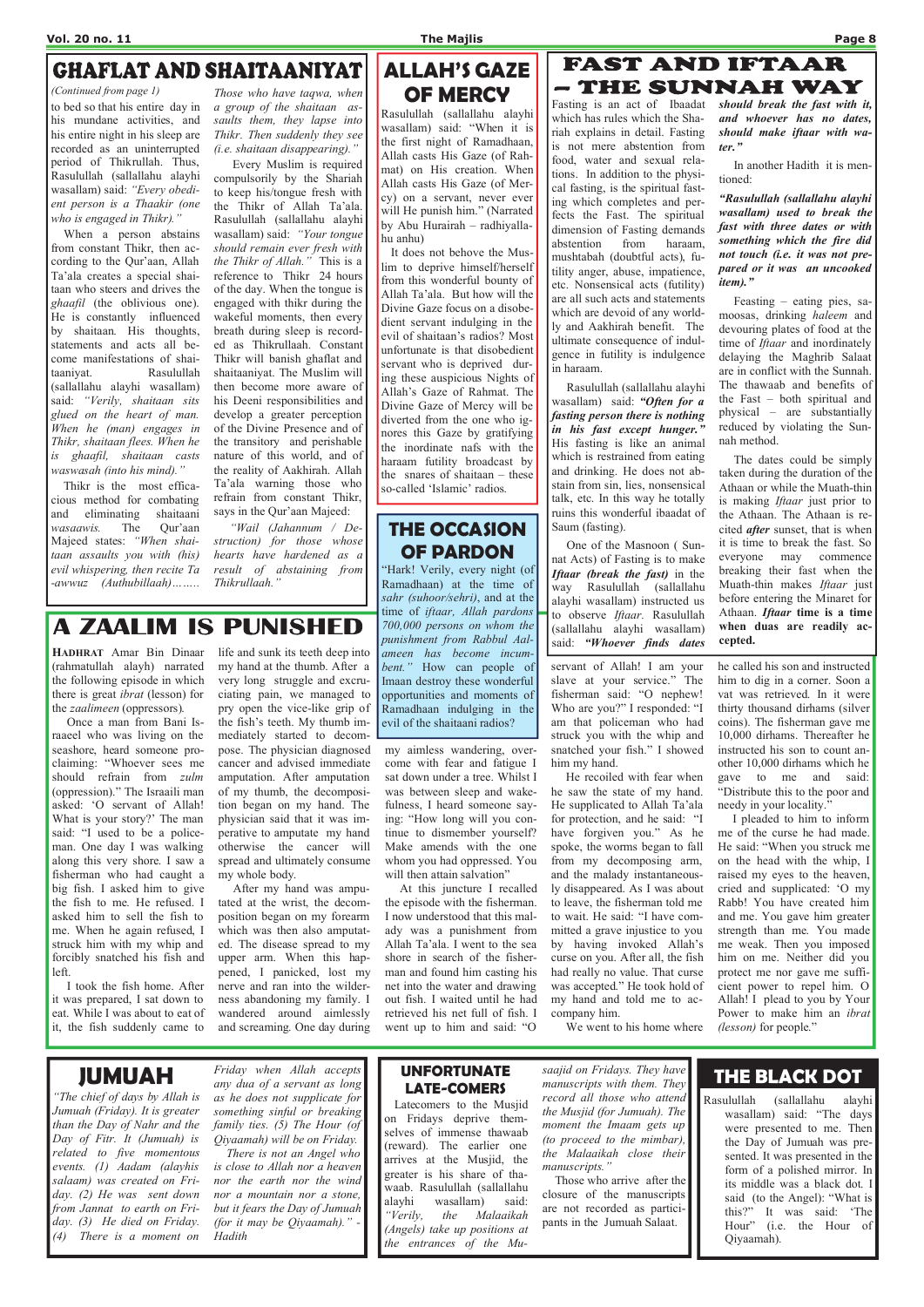# THE INDISPENSABLE MAKTAB PROJECT – THE BULWARK OF ISLAM IN THIS ERA

Al Jama-ah Political Party is spearheading a move for a separate Muslim Court to deal with Muslim marriages. There will be a parliamentary hearing on the 'Superior Courts Bill' tomorrow 3 August. Al Jamaah has made its submission on the issue of separate Muslim courts to the Portfolio Commit-

has provided the following comments:

A separate Muslim court will be acceptable in terms of the Shariah only if:

- 1. It is totally independent of the judiciary of the country.
- 2. Neither the supreme court of appeal nor the constitutional court should have jurisdic-

for Shaafis.

- 4. The selection of Qaadis will be made by the Ulama of the Math-habs. This is of vital importance because MJC appointments will never be acceptable to us.
- 5. The panel of Hanafi Ulama who will appoint the Qaadi for Hanafis *must* be appoint-
- 6. The president of the country may not veto the Qaadhi appointed by the Ulama.
- 7. The Qaadhi will not be a member of any state organization, committee or commission.
- 8. The Qaadhi shall not be an employee of the state. His salary will not be paid by

ology which is adopted for the appointment of secular judges.

The above are the minimum demands of the Shariah for the acceptability of a Muslim court.

We believe that these demands may prove too much for the government. Therefore, we

a variety of fronts. In fact, this Deen of Islam is today engulfed by its enemies who are posing to swallow the Deen and its Ummah. Although the kuffaar, the Americans and the British in particular, have made great inroads into the Bodywork of the Ummah, they will not attain their nefarious objective of obliterating Islam, for Allah Ta'ala has declared in His Qur'aan: "They (the enemies) conspire to extinguish the Noor of Allah (Islam) with their mouths whilst Allah intends to complete (and establish firmly) His Noor even though the kaafiroon detest it."

SLAM IS UNDER attack on vital Maktab Project without which it is impossible for Islam and Imaan to survive in the hostile global environment in which operates the pernicious tentacles of the Kufr machinery of the enemies of Islam.

 Since this is a material world of tangible ways and means, physical cause and effect, Allah Ta'ala has imposed the sacred Task of guarding this Deen and its Institutions on the entire Ummah in different capacities and degrees depending on ability and jurisdiction vouchsafed to the various segments of Islamic society. Thus, while it is the imperative obligation of the Ulama-e-Haqq to ensure that the pristine purity of Allah's Shariah is maintained, it devolves on the people of wealth (Allah's wealth bestowed as bounties) to spend generously in His Path in the Institutions of Islam, especially in such sacred Projects on which the safety and purity of Imaan and the Shariah are pivoted.

 In this regard, the Institution which has the greatest importance, relevance and which has a prior Haq (Right) on the wealth of the Ummah is the

 Millions of the Ummah's children in the so-called 'third world' countries where Muslims live in grinding poverty and stark jahaalah (ignorance), are totally deprived of the very essentials and basics of Islamic education. These millions of children, in addition to growing up without the basic education pertaining to Imaan, Tahaarat, Salaat and Qur'aan recitation, are exposed to the western kufr system of secular education which is aggravated by the immoral life style of the western kuffaar with which Muslim children are indoctrinated by the media and other inimical kufr forces who are all cogs in the western conspiratorial plot to obliterate Islam, and to produce a docile 'Muslim' nation, Muslim in mere name, to know tow and be humiliatingly subservient to the American and British 'master' whose boots Muslims are expected to lick, and whose boots they do in fact lick once their minds have become colonized by the plotters.

 America has pumped billions of dollars into Muslim countries, notably Pakistan and Bangladesh, to disrupt and destroy the ages old Islamic educational system which forms part of the heritage of the Ummah – a wonderful, simple system of Ta'leem which we have inherited from the Salfus Saaliheen since time immemorial. The kuffaar enemies have realized more than even Muslims, the value and efficacy of the Maktabs to sustain the vigour of Imaan. They have understood that these simple mud and straw hut-type Maktabs constitute the BULWARK of Islam in this era. The kuffaar political and military threat against Islam is not as bad and as dangerous as the educational and cultural threat plotted by the enemy conspirators. As far as the military excursions of the kuffaar are concerned, Alhamdulillah, Allah's 'RAG-TAG' army, The Taliban, is putting up a heroic stand and keeping aloft the Standard of Islam. The enemies noses are not only bleeding. Their tails are between their legs like whimpering dogs, hence they are bending over their backs to engage the Taliban in negotiations to forge an exit strategy from Afghanistan. May Allah Ta'ala humiliate and destroy Islam's enemies.

| tee on Justice and constitution-<br>al development. The full sub-<br>mission is available from Al<br>Jama-ah, e-mail<br>$info(\omega)$ aljama.co.za<br>On the request of Al Jama-<br>ah, the Mujlisul Ulama of S.A.                                              | tion or control over the Mus-<br>lim court.<br>3. There has to be a different<br>court or a different Qaadi for<br>the Math-habs. A Hanafi<br>judge will adjudicate for<br>Hanafis, and a Shaafi judge                                                                                                                                                                      | ed by the consensus of Ula-<br>ma from all Hanafi Ulama<br>bodies, not by only one or<br>two bodies such as UUCSA<br>and NNB Jamiat of Fords-<br>burg. These two bodies are<br>in cahoots and strong sup-<br>porters of Kufr MMB.                                                                             | the state, It will be the obli-<br>gation of the Muslim com-<br>munity to arrange his salary.<br>9. The state's obligation will<br>be to enforce the decrees of<br>the Qaadhi.<br>10. The Qaadhi's appointment<br>shall not follow the method-                                                                                                                                     | suggest that the best, shortest<br>and simplest route is Arbitra-<br>tion.<br><b>QUR'BAANI</b><br><b>PRICE</b><br><b>PRICE OF A COW</b><br>R3,000 (\$350) (7 shares)                                                                                  |
|------------------------------------------------------------------------------------------------------------------------------------------------------------------------------------------------------------------------------------------------------------------|-----------------------------------------------------------------------------------------------------------------------------------------------------------------------------------------------------------------------------------------------------------------------------------------------------------------------------------------------------------------------------|---------------------------------------------------------------------------------------------------------------------------------------------------------------------------------------------------------------------------------------------------------------------------------------------------------------|------------------------------------------------------------------------------------------------------------------------------------------------------------------------------------------------------------------------------------------------------------------------------------------------------------------------------------------------------------------------------------|-------------------------------------------------------------------------------------------------------------------------------------------------------------------------------------------------------------------------------------------------------|
| <b>FOREIGN</b><br><b>OUR'BAANI</b><br><b>CONTRIBUTORS</b><br><b>PLEASE NOTE!</b><br>$(1)$ Those in foreign countries,<br>especially U.S.A. who forward<br>their Qur'baani contributions to<br>us should please send their con-<br>tributions early – immediately | after Ramadhaan. Last year,<br>several Qur'baani contributions<br>despite having posted a month<br>before Zil Hajj, reached us only<br>after the expiry of the Days of<br>Qur'baani. The consequences of<br>late arrival of contributions are:<br>Your Waajib Qur'baani<br>(a)<br>remains unfulfilled.<br>If you had contributed for a<br>(b)<br>share in a cow, Qadha can- | not be made with a share.<br>The Qadha will be valid<br>only if a whole animal is<br>slaughtered or the price of<br>a whole animal is given as<br>Sadqah to the poor. The<br>\$50 contribution for a<br>share in a cow is unable to<br>procure a sheep/goat. The<br>price of a sheep/goat is<br>about $$150.$ | (2) To cash a cheque, even a<br>\$50 cheque, the haraam capital-<br>ist riba banks charge about \$17.<br>If possible, several contributors<br>should send their contributions<br>in one cheque. There will then<br>be a substantial saving in the<br>exorbitant haraam riba fees the<br>capitalist banks charge. Do add<br>the haraam riba bank charge to<br>the Qur'baani amount. | <b>PRICE PER SHARE</b><br>R 430 (\$50)<br>Please send your Qur'baani  <br>order early.<br>(3) Even if you post your con-<br>tribution, inform us by e-mail or<br>fax. Our e-mail is<br>muftis@themailis.net<br>Our fax number is<br>$+27$ 41-451-3566 |

 The greatest success of the kuffaar is on the educational and cultural fronts. The twin evils of ignorance and western secular education without Deeni Ta'leem to over shadow and neutralize the poisonous effects of the atheistic indoctrination, is the most potent and vilest threat to the survival of the Imaan of millions of the Ummah's children living in remote villages bereft of any Islamic education, but where western secular education dominates with the addition of the aggravating influence of the kuffaar missionary operatives, all funded and steered by

the sinister forces of western governments.

 A number of nongovernmental Muslim organizations have initiated Maktab programmes in many Muslim countries. All of these organizations are, Alhamdulillah, engaging in a noble Jihad to uphold Imaan and to keep the Ship of Islam sailing in the stormy ocean of kufr, irtidaad and zanadiqah.

 Alhamdulillah, the Mujlisul Ulama of South Africa is also engaged in the Maktab Project. About 3,500 Maktabs in several countries are operating under the auspices of the Mujlisul Ulama. The Maktab is generally a mud/bamboo/straw hut, or a room provided by a village dweller or a bamboo Musjid structure, or a clump of trees. A Maktab caters for up to a 100 or even more children. The very basic Deeni education is imparted to equip the children with the rudiments of Imaan to enable them tomorrow to withstand the haemorrhaging effects of the onslaught of western education and lifestyle in which the Imaan of the entire Ummah – children and adults – ignoramuses and the learned – is today convulsing.

 It costs approximately R8,500 (\$1,200) per year to operate one Maktab. This amount is only the wage of an Ustaad. Meditate for a moment and consult with your Imaani conscience – R8,500 wages for a whole year! We emphasize to Muslims, in Allah's Name, to step forward and shoulder this noble, indispensable Maktab Project which today is the best and the greatest act of Thawaab-e-Jaariyyah – Perpetual reward accruing to your account long, long after you have departed from this earthly abode, and at a time when you will be most in need of it. There are numerous Muslims of affluence in our community, who can sponsor several Maktabs. Tens of thousands of rands, and in some cases hundreds of thousands of rands are squandered in un-Islamic and wasteful wedding functions. Huge sums of money are squandered by the Madaaris to organize jalsahs in which people who eat thrice a day are fed. Millions are spent on Nafl Umrahs and holidaying. Tens, in fact hundreds of millions of rands, are squandered in wasteful, show-piece Musjid structures which are dumb monuments testifying to the ogres of waste and misdirection in which this Ummah is sinking.

 All of this injustice in the face of the plight of the Ummah and the millions of children –the Ummah of tomorrow – whom we are losing and sacrificing at the altar of Islam's enemies. We are not appealing to anyone with a cap in the hand. We are calling on you as a member of Muhammad's (sallallahu alayhi wasallam) Ummah to contribute towards this Waajib Project. Contribute generously with your heart, not from your pocket, but from your heart, whether it be the rand you can afford or the million. Allah be with you and aid you in this dunya, in Barzakh and in Qiyaamah. Jazaakallaah!

Banking Details on Page 12

## THE QUESTION OF MUSLIM MARRIAGES AND **'SEPARATE MUSLIM COURT'**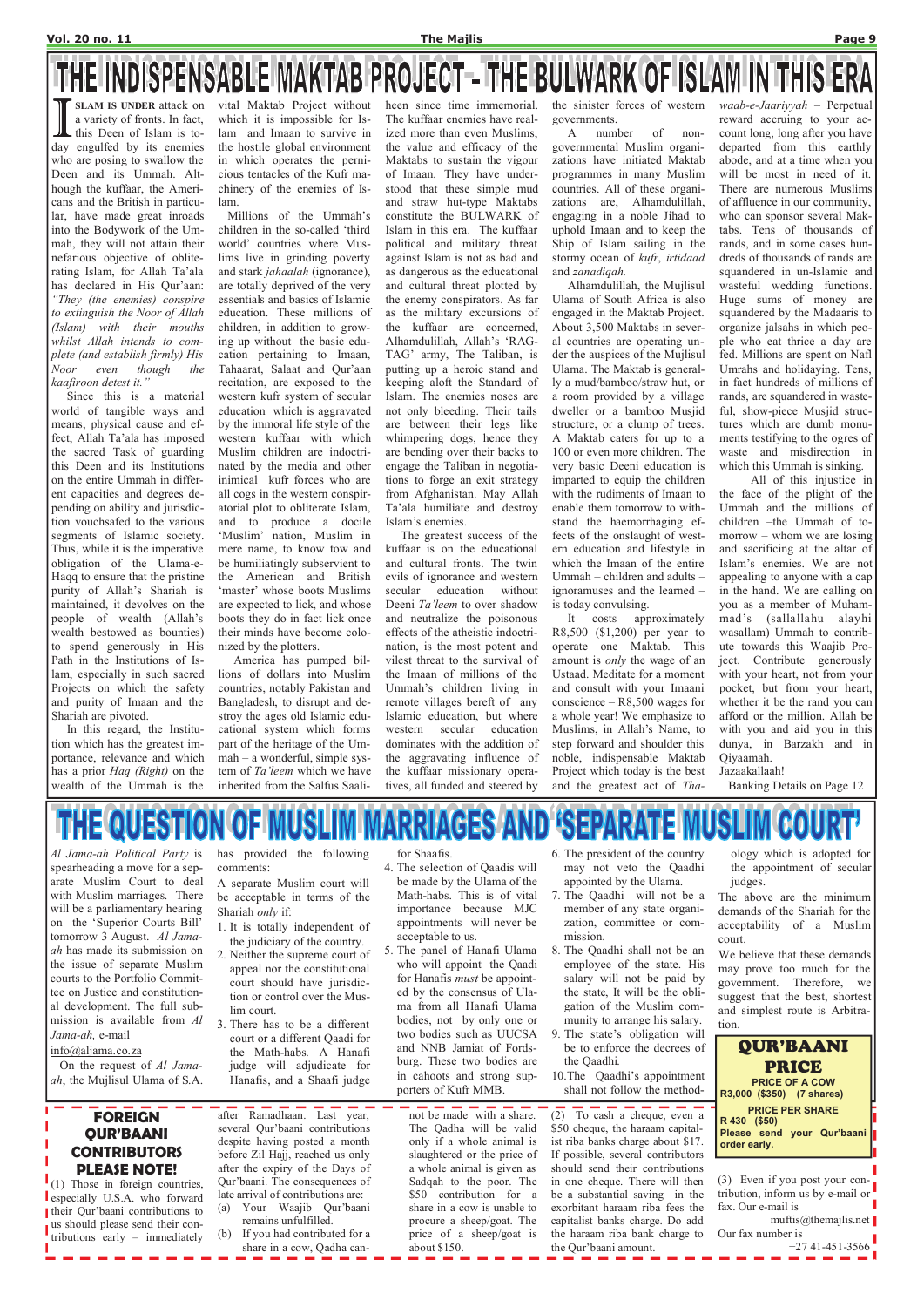### PART 7

In his commendable book, SUBVERTING ISLAM – THE ROLE OF ORIENTALIST CENTRES, Dr.Ahmad Ghorab exposes the Saudi government's collaboration with the kuffaar orientalists to modernise and undermine Islam. Saudi Arabia has clearly become enmeshed in the satanic orientalist, western plot to destroy Islam. Western control of the Lands of Islam and their natural resources is possible only if the destruction of Islam could be achieved. This is the plot, and Saudi Arabia is an active participant in the kuffaar conspiracy of the west. This collaboration explains why Saudi Arabia has always been in the lead to organize and fund the kufr Interfaith conferences. Driven by its insane fear of being displaced by some Muslim or Shiah power, the Saudi government is paying the price of undermining Islam for voluntarily becoming a protectorate of the U.S.A. It believes that its survival is dependent on the protection of America. Under the caption: SAUDI LOYALTY TO THE KUFFAAR – SAUDI ASSIS-TANCE TO THE ORIEN-TALISTS, Dr. Ghorab lists several incidents to show the Saudi collaboration with the orientalist enemies of Islam. These episodes are reproduced

hereunder.

1. SAUDI ASSISTANCE TO THE ORIENTALISTS

It is very important that readers

- to introduce the Western -Christian perspective into Muslim minds at source; that is, to make future and present teachers of Islam see and think their religion and way of life in that perspective;
- to make the hearing of, and dealing with, that

should understand how Saudi collaboration with the Orientalists and missionaries operates, how the Saudis give the assistance that they give. Sometimes the relationship is deliberately open, the wellpublicised case of the Oxford Centre for `Islamic Studies' being an obvious example. However, the relationship is not, and could not, be a matter of continuously open public policy. It is established slowly, quietly, under-handedly. The direction of these links is nonetheless clear. So too is the danger they pose to the wellbeing and security of the Umma.

- to achieve certain specific changes in the religion and way of life of Islam. These specific objectives are:
- i. to have Muslims treat and discuss the Qur'an according to the principles and manners in which the scripture of the Jews and Christians is discussed;
- ii. to separate the belief in and worship of Allah from the practice of Islam as a socialpolitical order under Shari'ah; iii. to alter radically the relationship between the Shari'ah as a body of principles of law

 The best way to spell out for the reader what is happening is to relate a number of incidents, the truth of which I can attest both as observer and direct participant. These incidents disclose the interweaving connections between, on the one hand, senior government officials on the Saudi side and Muslim scholars sponsored by the Saudis and, on the other hand, those Orientalists (academic or missionary) and other Western agents who have a long-term interest in 'developing' Muslims and Islam. The general purpose of these connections, (never directly stated) is:

non-Islamic (in fact, anti-Islamic) perspective seem as normal and proper as the hearing of, and dealing with, differences between Muslims themselves;

and the implementation of those principles in positive laws: it is intended that Muslims

should regard certain

Shari'ah provisions as `true' but no longer relevant. For example, the proportions of inheritance for males and females or the prohibition against non-Muslims inheriting from Muslims and vice versa.

It is difficult, at first, to see how so large and dangerous a programme should be embedded in activities so seemingly innocuous as people of different cultural backgrounds sitting around the same public platform, working in the same library, writing in the same journal. Because what one sees on any single occasion is only particular individuals trying to get along with each other, lis-

- O Bearers of the Qur'aan! Verily, the inhabitants of the heavens discuss you by Allah. Seek the Love of Allah with abundance (of tilaawat of) the Qur'aan……O Bearers of the Qur'aan! You have been made special for the Rahmat of Allah.
- \* Calamities of the world are warded off from the reciter of the Qur'aan and ca-

tening to, or reading each other's views. But in actual reality, this inviting of different individuals to give an address from the same public platform, this sitting them in the same academic space, this providing them with funds to run journals and institutes together, is systematically creating an ethos where one party dominates and controls the agenda for thought and discussion, where one party defines and controls the intellectual space. That party with the upper hand in the affair is not the party of the Qur'an and Sunnah. Incident 1

# INTELLIGENCE Rasulullah (sallallahu alayhi<br>wasallam) said: "Verily,

wasallam) said: shortening the Khutbah and lengthening the Salaat are signs of a man's intelligence. Therefore, lengthen the Salaat and shorten the Khutbah. There will soon come after you (the Sahaabah) such people who will lengthen the

> In 1983, John Esposito, working at Holy Cross College, a missionary-academic establishment in New York, was invited to King Abdulaziz University in Jiddah to give a lecture entitled 'Islamic Studies in America'. The reader should know that academic visits of this kind do not happen in Saudi Arabia without explicit permission of the university and government authorities at the highest level. Did those authorities think that they were inviting a speaker who was interested in the spreading of Islam in America or even the understanding of Islam? It is unlikely. At any rate, John Esposito spoke towards the end of his lecture of a project he had in mind for the USA. This project was the establishment of an institute for the study of Islam in which both Orientalists and Muslim scholars would collaborate. That, to the best of my knowledge, is the first public statement of a policy to get Muslims to cooperate with non-Muslims in teaching (or in preparing people to teach) Islam. When a Christian missionary makes such an offer, what should a Muslim think? As I

The price of **SILVER** is R9 a gram.

> gradually came to the realisation that Esposito's project was to be set up not only in the USA but also in Europe and perhaps even in Saudi Arabia (about which more later), I felt that the senior 'Ulama' in the country should be alerted to do something about it. I therefore wrote an open letter on the subject to Shaikh 'Abd al-'Aziz bin Baz. Sadly, the most senior 'Alim in Saudi Arabia did nothing.

 Esposito's project was realised not only in the USA but also in the UK, at Oxford. The Oxford Centre for 'Islamic Studies' was initiated in 1985 with the help of the Saudis. At Oxford itself the 'idea' for such a centre was not the dream of a Muslim, (though a young Muslim, Dr Farhan Nizami, was appointed its Director), but of his very much older colleague at St Cross College, Oxford, Dr David Browning. Dr Browning is not a Muslim, not a Christian missionary, not an Orientalist. He is a geographer whose field of speciality is - not the Middle East - Latin America. He has retired from his academic commitment to geography and now devotes himself exclusively (and very strenuously) to the cause of promoting the Oxford Centre for 'Islamic Studies'. How Dr Browning fits into the picture is obscure unless one knows that, through his work abroad as independent 'foreign observer' of national elections, he has very strong connections with the British Foreign Office. That ministry is sometimes incorrectly described as 'pro-Arab'. It is not in the least pro-Arab; it is pro-Arab oil. Its anti-Islamic postures and policies are doubtless an integral part of the West's strategic interest in suppressing the Islamic movements and controlling the oil resources of the region.

# THE QUR'AAN

- Rasulullah (sallallahu alayhi wasallam) said:
- When matters become confused for you like an intense dark night, then make incumbent on you (the tilaawat of) the Qur'aan
- Whoever places the Qur'aan in front of him, it (the Qur'aan) will drive him towards Jannat. Whoever places the Qur'aan behind him, it will drive him to the Fire.
- Make incumbent on yourselves the teaching of the

Qur'aan and an abundance of tilaawat of the Qur'aan. By means of the Qur'aan will be acquired elevated ranks and abundance of wonders of Jannat.

lamities of the Aakhirah are warded off from the listener of the Qur'aan (the one who listens to tilaawat).

- \* Do not be negligent about reciting the Qur'aan, for verily, the Qur'aan enlivens the heart and prevents from evil, immorality and disobedience. With the Qur'aan mountains move.
- From among people Allah has a family. (When asked who are they, Rasulullah – sallallahu alayhi wasallam) said): They are the people of the Qur'aan.

### VIRTUES OF FRIDAY

 Hadhrat Anas (radhiyallahu anhu) narrated that Rasulullah (sallallahu alayhi wasallam) said:

"There is no Eid of my Ummah better than the Day of Jumuah. Two raka'ts performed on Friday is superior to a thousand raka'ts performed on any other day, and one Tasbeeh on Friday is superior to a thousand Tasbeeh recited on any other day."

LACK OF

Khutbah and shorten the Salaat." - Narrated by Ibn Mas'ood (radhiyallahu anhu) The trend of lengthy Ju-

muah Khutbah and very short Jumuah Salaat has become the practice nowadays in most places. The Imaams in the Haram of Makkah and Madinah are particular fond of this trend. It is a clear display of lack of intelligence.

# THE 'ISLAMIC STUDIES' CONSPIRACY **SAUDI COLLABORATION WITH THE ORIENTALIST KUFFAAR**

# WOMAN

 "The immorality of an immoral woman is like the immorality of a thousand immoral men, and the piety of a pious woman is like the piety of seventy Siddeeq." –Hadith narrated by Ibn Umar (radhiyallahu anhu). Siddeeq is the highest class among the Auliya.

 "A woman has two veils: the Qabr (grave) and her husband." (Narrated by Ibn Abbaas - radhiyallahu anhu)

 "Allah has mercy on a woman who rises in the night, performs Salaat, wakes her husband then he too performs Sa-

laat. And, if he refuses to wake up, she sprinkles water on his face." (Narrated by Abu Hurairah - radhiyallahu anhu)

 "The effort of one of you women in her home secures for her the reward of the Jihaad of the Mujahideen if Allah wishes." Narrated by Anas (radhiyallahu anhu)

 "Woman is aurah (an object of concealment).When she emerges shaitaan waits in ambush for her. When she is in the remotest corner of her home, she is the closest to Allah." (Narrated by Ibn Umar radhiyallahu anhu)

### ZAKAAT ON YOUR GOLD & SILVER

Zakaat is compulsory on gold and silver jewellery regardless of the purpose for which these items have been procured. The following are the current prices of gold and silver:

### **GOLD**

24 ct R360 gram

## 22 ct R330 gram 21 ct R313 gram 18 ct R270 gram 14 ct R210 gram Zakaat is not payable on items of which the gold content is less than 12 ct.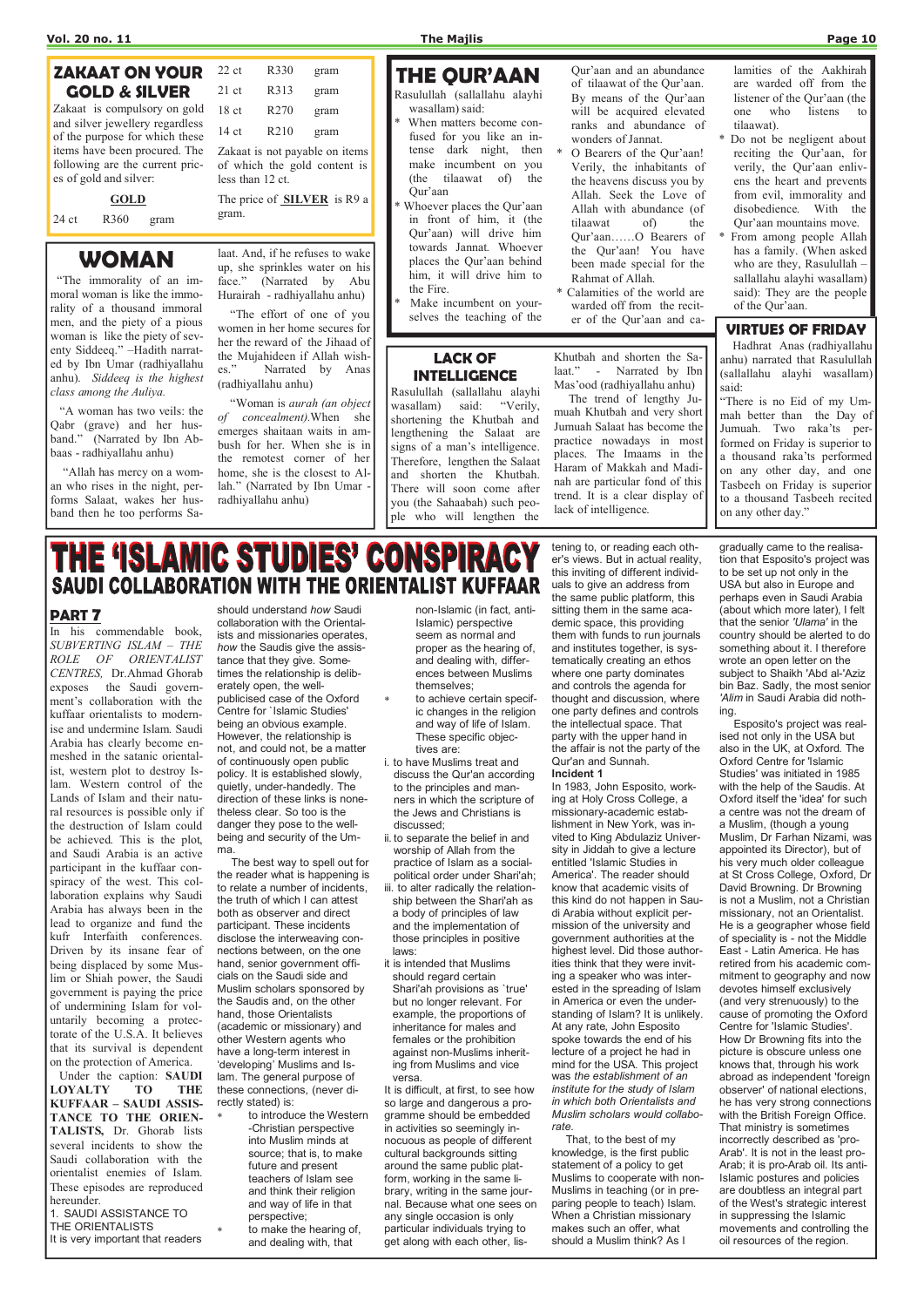# **MAUDOOD**

Q. Who was Maulana Abul A'la Maudoodi? Which Mathhab did he follow? I have heard conflicting accounts about him. Please enlighten us of his status in terms of the Shariah.

### ANSWER

Hadhrat Mufti Mahmudul Hasaan Gangohi (rahmatullah alayh) discussing Mr. Maudoodi says:

 "Many of the books written by Sayyid Abul A'la Maudoodi are in conflict with the maslak of the Ahlus Sunnah Wal Jama'ah. He has his own maslak (way) in Kalaam and Fiqh. He did not follow any of the Aimmah among the Salf. Teachings of the Mu'tazilah and Khawaarij are also found in his writings. Therefore it is harmful from the Deeni aspect to study his books. His words are extremely deceptive. The effect of his words is liberalism which in turn induces people to deduct their own rules from the Qur'aan and Hadith. Thus, they rely on their own personal understanding. In this process they ignore the understanding of the Mufassireen, Muhadditheen, Fuqaha-e-Mujtahideen and the senior

authorities of the Deen.

 Frequently the effect of his writings leads to abandonment of reliance on the understanding of even the Sahaabah. On this basis he has extremely baseless criticism levelled against even the Sahaabah and the senior authorities of the Shariah. He accepted such Ahaadith which placated his heart, and claimed them to be authentic. On the other hand, Ahaadith which militated against his disposition, he would refute by saying it is incompatible with the disposition of the Nabi (sallallahu alayhi wasallam) and the way of Islam. (This is a baseless principle fabricated by Maudoodi – The Majlis). The attempt to erode reliance on the Salf-e-Saaliheen is extremely dangerous. It is destructive for the deen and manifest deviation. Hence, the general public should be discouraged from reading his books.

 Sayyid Abul A'la Maudoodi is a writer and an editor. He is not a mustanad (qualified) Aalim. He is self-taught. In fact he himself has conceded that he is not among the Fraternity of the Ulama. His primary objective was to convince peo-

ple that since the time of the Sahaabah no one has correctly understood the Deen. Thus Maudoodi and those influenced by his writings have severely criticized even the Sahaabah. His criticism did not spare even those senior Sahaabah whom Rasulullah (sallallahu alayhi wasallam) mentioned by name to be the inmates of Jannat (the Ten Sahaabah whom were given the assurance of Jannat).

Maudoodi has presented a new brand of Islam which is based on his personal 'ijtihaad'. In his writings, Maudoodi has specifically targeted Hadhrat Uthmaan (radhiyallahu anhu) and Hadhrat Muaawiyah (radhiyallahu anhu) for his criticism despite the fact that both these seniors are Sahaabah whose virtues the Ahaadith confirm. He searched for defects and faults in the blessed lives of the Sahaabah Kiraam. He proudly publicized such criticism (of the Sahaabah) whereas Rasulullah (sallaallahu alayhi wasallam) had warned against making his Sahaabah a target for criticism, and emphasized love for them. Nabi (sallallahu alayhi wasallam) equated love for the Sahaabah with his love, and hatred for them with his ha-

tred. (Those who love the Shaabah, do so because of their love for Rasulullah (sallallahu alayhi wasallam), and those who bear animosity for them, do so because of their animosity for Rasulullah (sallallahu alayhi wasallam).

According to Maudoodi no one has hitherto understood Islam properly. All the Sufiyah, Mutakallimeen, Mufassireen, Muhadditheen, the Sahaabah and the Taabieen had misunderstood the Deen. He accused Hadhrat Uthmaan (radhiyallahu anhu) of being unqualified for the Khilaafat." ---Extracts from Fataawah Mahmudiyah, Vol. 1

 Mr. Maudoodi was among the worst deviates of this era. He rejected the authority of the Sahaabah whose authority Rasulullah (sallallahu alayhi wasallam) affirmed. Regarding the Sahaabah, our Nabi (sallallahu alayhi wasallam) said: "Honour my Sahaabah, for they are the noblest among you; then those after them, then those after them. Thereafter will be falsehood." There are numerous Ahaadith stating the authority of the Sahaabah. The entire edifice of Islam is structured on the narrations and interpretations of the Sahaabah. Minus the Sahaabah,

### **A MURTAD IS PUNISHED** During the time of Rasulullah (sallallahu alayhi wasallam) there was a man who used to

there is no Islam. When Maudoodi had targeted this very first wrung of Authorities of the Shariah, and had endeavoured to downgrade and destroy their authority, then his deviation, in fact kufr, is conspicuous.

XXXX This 'buzrug' was overtaken by the calamity of kufr. He became a murtad and joined the ranks of the mush-⋚ rikeen. Rasulullah (sallallahu

from the calamity of kufr and  $\sum$ irtidaad. Rasulullah (sallallahu alayhi wasallam) said: "Imaan is suspended between fear and hope."

 Maudoodi went astray – was led astray by shaitaan. His brains became infected with a kind of insanity which blinds intellectual comprehension of reality. When a man fails to understand the authority of the Sahaabah – those who were educated by Rasulullah (sallallahu alayhi wasallam) – those whose obedience Rasulullah (sallallahu alayhi wasallam) imposed on the Ummah – it is a confirmation of his Satanism which completely destroys a person's intellect. His kufr had calcified his brains depriving it of straight thinking and comprehension of simple realities of the Qur'aan and Sunnah.

Those who interpolate,  $\sum$ distort, and mutilate the  $\sum$ Qur'aan should take particu- $\ln$  note of the calamities which will overtake them at the time of Maut, in the Qabr and in Qiyaamah. The Qur'aan is for *Tilaawat* and  $\sum$ to practise its teachings as  $\left\{\right\}$ explained by the Sahaabah and the Aimmah Mujytahideen. The Qur'aan is not meant for interpretation.

 Maudoodi's crime is not restricted to fisq (he used to cut his beard shorter than the mandatory fist length). His rejection and criticism of the Sahaabah and their authority are in fact kufr. It is therefore not permissible to study his writings. Laymen are bound to go astray by the deceptions preponderating his books.

### 

 $\blacksquare$ Tilaawat (recitation) of the  $\blacksquare$ Qur'aan Majeed is an incum- $\blacksquare$ bent obligation for all Muslims, males and females. Ab- $\overline{\mathbf{N}}$  $\overline{\mathbf{N}}$ stention from Tilaawat corrodes the heart and destroys  $\blacksquare$ the ability to understand the  $\overline{\blacksquare}$ truth and to practise righteous  $\blacksquare$ acts. Rasulullah (sallallahu  $\blacksquare$ alayhi wasallam) said: "Do  $\blacksquare$ not convert your homes into  $\overline{\mathbf{N}}$ 

graveyards. Verily, the shaitaan flees from a home wherein Surah Baqarah is recited."

TILAAWAT OF THE QUR'AAN

 A home wherein the inmates do not make regular and daily Tilaawat of the Qur'aan Majeed is like a desolate graveyard. Such a home becomes a haunt for the shayaateen. On the other hand, the shayaateen flee from a home in which the fragrance of the Qur'aan permeates.

 The heart bereft of the barkat of the Qur'aan is a rusted heart which becomes blind to the truth. Rasulullah (sallallahu alayhi wasallam) said: "Verily, these hearts rust like steel rusts when it becomes moist.' The Sahaabah asked: 'O Rasulullah! What is its polish?' He said: "Abundant remembrance of Maut and Tilaawat of the Qur'aan."

 Innumerable Muslims abstain from daily Qur'aan tilaawat. There are many who fail to make a khatam (a complete recitation) of the Qur'aan Majeed in even a whole year. Such persons are

most unfortunate. The sha- $\square$ yaateen become their com- $\square$ panions who influence their  $\blacksquare$ thinking, statements and  $\Box$ deeds. The very minimum  $\Box$ requirement is to complete  $\Box$ one Qur'aan every month. Those who have the time and  $\Box$ the taufeeq should make  $\overline{\phantom{a}}$ more khatams, and this  $\Box$ should be increased during the Month of the Qur'aan, i.e. the Month of Ramadhaan.  $\overline{\blacksquare}$ 

### 

## SURAH MULK – THE SAVIOUR

 Rasulullah (sallallahu alayhi wasallam) narrated that on the Day of Qiyaamah will be resurrected a man who had not refrained from any sin. Every conceivable sin was

committed by him. However, he believed in the Tauheed of Allah Ta'ala. He recited nothing of the Qur'aan except Surah Mulk which had become his only practice of virtue.

 Allah Ta'ala will command the Angels to cast him into the Fire. While he will be led to-

wards Jahannum, suddenly a fierce bolt of light will emerge from his body, and it (the bolt of light) will proclaim: "O Allah! I am among the revelation which You have revealed to Your Nabi. This, Your servant, used to recite me." It will continue its pleadings and

intercession until Allah Ta'ala orders the person to be entered into Jannat. That Surah is the 'Saviour" – Surah Mulk. Hadhrat Abdullah Ibn

Mas'ood (radhiyallahu anhu) said that Surah Mulk saves a person from the punishment of the grave.

# YAASEEN – SOME BENEFITS

In the Hadith many benefits of the various Surahs are mentioned. The following are some of the benefits of reciting Su-

**又** 

医 **MAX**  rah Yaaseen:

- The musaafir (traveller) is aided along his journey
- The debtor is released from his debts
- Lost items are found

• The pangs of death are lightened when it is recited by a dying person

- It is a release for the prisoner from jail.
- It eliminates fear
- It facilitates marriage

write the Qur'aan while it was being revealed. He always recited Surah Baqarah and Surah Aal-e-Imraan. Whoever recited these Surahs regularly was regarded as a buzrug (saint) by the Sahaabah.

alayhi wasallam) said: "The earth will not accept him." Hadhrat Abu Talhah (radhiyallahu anhu) narrated that he went to the place where this murtad had died and found his body decomposing on the surface of the earth. When he made enquiries, he was informed that this murtad was buried several times. Each time he was buried, the earth expelled his body. No grave would retain the body of the murtad.

May Allah Ta'ala save us

## THE BEST DEED

Rasulullah (sallallahu alayhi wasallam) said: "The best deed is that you depart from this world with your tongue moist with the Thikr of Allah."

The acquisition of this

treasure is possible only if a person maintains his tongue moist with Allah's Thikr day and night. Perpetual Thikr is the incumbent obligation for which Allah Ta'ala has created us." Hope minus practical implementation of the Shariah is satanic deception.